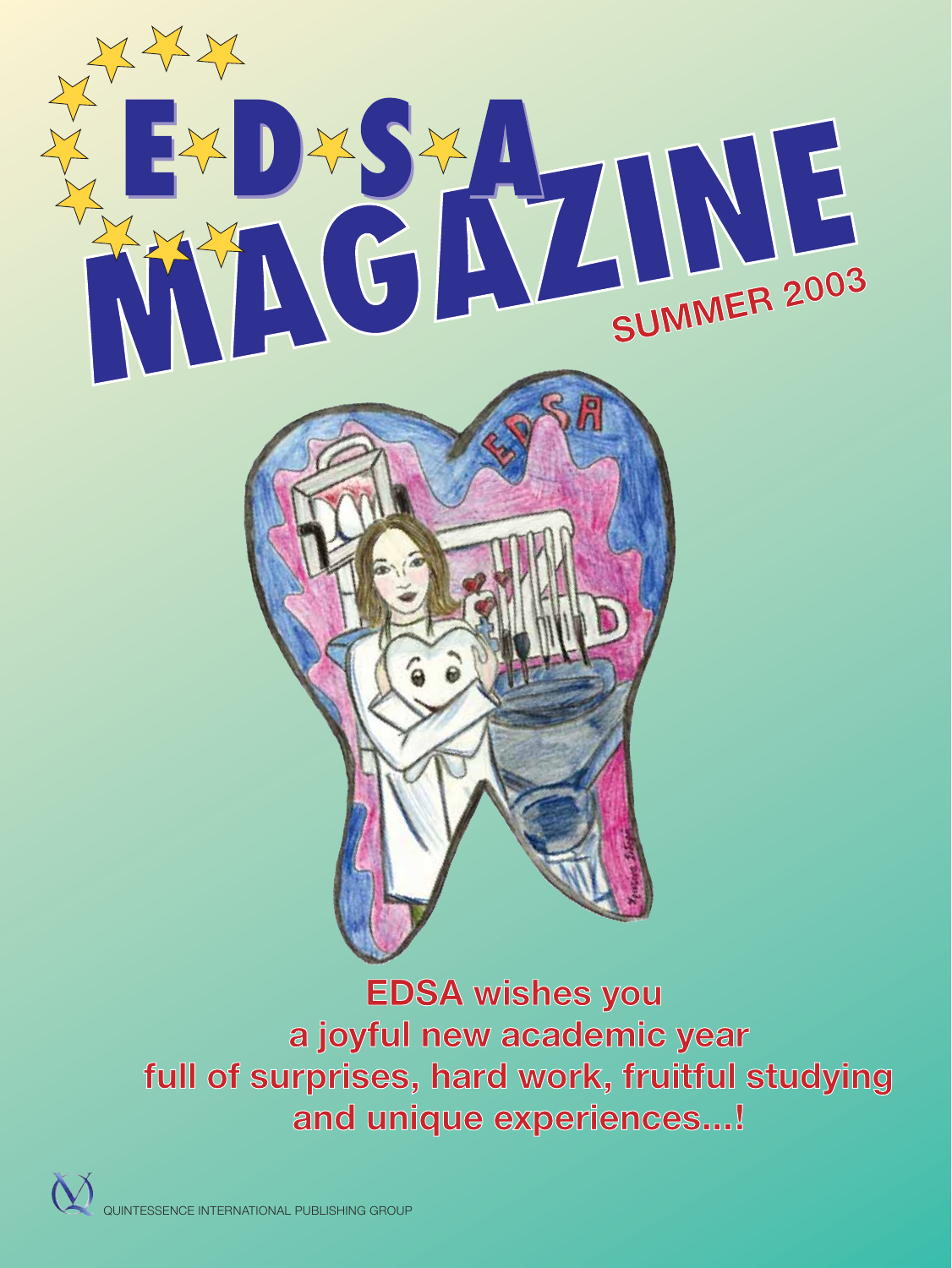# **DENTISTRY IS A WHOLE WORLD!**

**LET'S GET EXCITED, INTERESTED AND MOTIVATED TO EXPLORE ITS BEAUTY…**

#### Dear EDSA friends and colleagues,

It has been almost a year since the last issue of the edsa magazine (summer 2002 edition) reached your hands. I hope that you have enjoyed your "journey" through its pages, that you have gained useful knowledge and that you have retrieved versatile information concerning dentistry in Europe.

Once again, I would like to thank all the students-authors who put their experiences, activities, personal thoughts and knowledge on paper, in order to share them with all of you! I also feel the need to thank Quintessenz for all the professional work and the unceasing support of various activities of EDSA. Last but not least, special thanks go to all of you who read the magazine and express your opinion through letters and e-mails. This is very fundamental, since we always take into account your comments and keep improving this tool of communication. Therefore, all of you play an essential role in the realization of each issue of the magazine.

During the last year, diverse interesting events took place. In July 2002, a delegation from EDSA joined the EPSA Summer University in Halkidiki, Greece, which was a significant step forward a more effective collaboration between the dental, pharmaceutical and medical sciences. In September 2002, the 30th EDSA meeting occurred in Ljubljana, Slovenia. We all savored a high level of organization, re-evaluated our targets, set up several pioneering projects and enjoyed ourselves greatly. An excursion to picturesque Bohinj Lake followed and the meeting was crowned with great success. During the same period in Ljubljana, the 28th ADEE and DentEd meetings were realized and EDSA had a dynamic presence. As you will read in following articles, EDSA cooperated with ADEE on several levels and the outcome was really promising and of major importance.

In January 2003, a pre-meeting preceded the 31st EDSA meeting and the 5th EDSA congress, in Belgrade, Serbia and Montenegro. The progress of the organization was assessed and obstacles were overcome. The 31st EDSA meeting took place in May 2003 in Belgrade and it proved to be very productive and important for the future of the EDSA projects. The 5th EDSA congress was realized right afterwards and we all enjoyed our Serbian colleagues' hospitality. A large number of students participated, but still the warm atmosphere empowered the feeling of belonging to a family – the EDSA family. Numerous quality lectures and presentations underlined the high level of EDSA.

The following EDSA meeting will be in Santiago de Compostela, Spain, in September 2003 and we hope to see you all there to savor the EDSA spirit. Moreover, in September 2003, the next ADEE and DentEd meetings are going to take place in Dresden, Germany. EDSA is expected again to play a catalytic part and reinforce its educational orientation.

In the following pages, you will have the chance to get an update on all the EDSA events and activities. In addition, you will be given the opportunity to think about topics our colleagues have brought up, benefit from their experience, become acquainted with faculties around Europe, be informed on scientific subjects and a lot more. If you are inspired to contribute by writing an article, we will be more than glad to receive it!!

Let me remind you once again of our website (http://edsa.globaldent.com), through which you can subscribe to the EDSA e-group (edsafriends@yahoogroups. com). This is another very important means of immediate communication with all of us and a way of getting more actively involved in the diverse activities of EDSA.

I hope that you enjoy a profitable and prosperous "journey" through the pages of the current issue. On behalf of EDSA, I wish you a fruitful new academic year and much success in the exploration of the beauties of the dental world!

Maria Protopapadaki EDSA editor Athens, GREECE

Special thanks to Christina Sideri for sketching the cover page and page 12, as well as Ioanna Protopapadaki for sketching page 19.

Curotoxun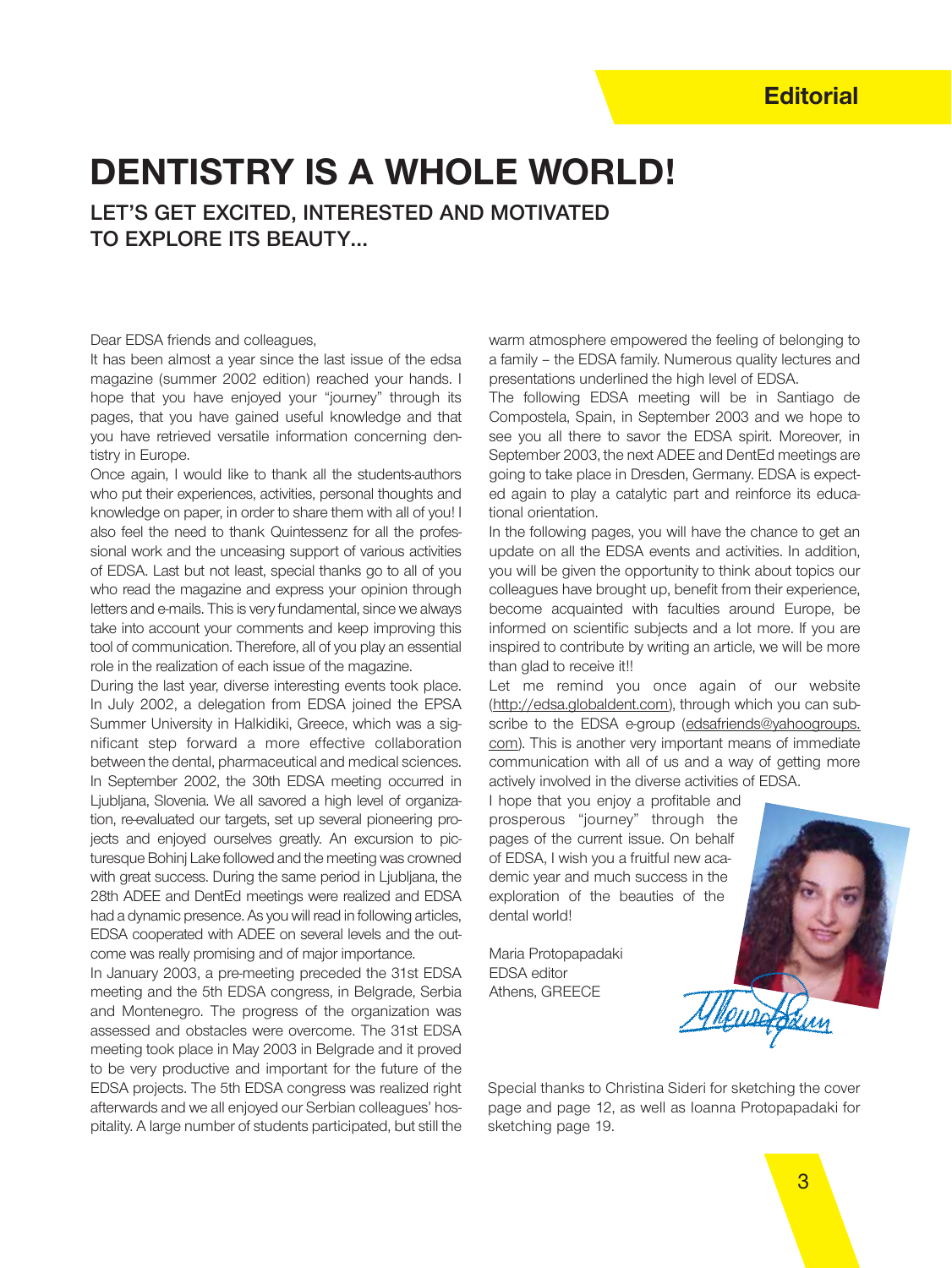### **Contents**

| Editorial: Dentistry is a whole world                                                                                           | 3              | <b>EDSA Opinion</b>                                                                                                                |                |
|---------------------------------------------------------------------------------------------------------------------------------|----------------|------------------------------------------------------------------------------------------------------------------------------------|----------------|
| <b>EDSA Events</b><br>30th EDSA meeting in Ljubljana, Slovenia<br>31 <sup>st</sup> EDSA meeting & 5 <sup>th</sup> EDSA congress | 5<br>8         | Ready, steady, go!<br>Why do we mess up exams?<br>Factors influencing the learning process                                         | 19<br>20<br>21 |
| <b>EDSA Activities</b><br>European region, welcome!<br><b>EDSAvision night</b><br>EDSA goes on a visit                          | 10<br>11<br>12 | <b>EDSA Experience</b><br>The Central American experience<br>Dentistry in the city with a fresh breeze<br>A week with the Vikings! | 22<br>24<br>25 |
| ADEE - DentEd<br>ADEE-EDSA workshop<br>DentEd evolves update                                                                    | 14<br>16       | Events in my country<br>Dentistry in Spanish<br><b>EDSA Presentation</b>                                                           | 27             |
| EDSA honorary lifetime members<br><b>EDSA Collaboration</b>                                                                     | 17             | Dental studies in Novi Sad, Serbia & Montenegro<br>Hello from Georgia!                                                             | 28<br>29       |
| 4th EPSA summer university                                                                                                      | 18             | <b>EDSA Researchers:</b> Tissue engineering                                                                                        | 30             |

EDSA MAGAZINE, Journal of the E.C. Dental Students Committee; Publisher: H. W. Haase; Editors: see "EDSA Committee" below. Editorial Office: Quintessenz Verlags-GmbH, Ifenpfad 2-4, D-12107 Berlin, phone: +4930 761 80-5, fax: +4930 761 80-680

Managing Editor: C. Klose; Production Manager: T. Pricker; Subscription Manager: A. Köthe; Advertising Sales Manager: S. Kwiatkowski Copyright © 2003 by Quintessenz Verlags-GmbH. All rights reserved. No parts of this journal may be reproduced without permission from the publisher. The publisher assumes no responsibilty for unsolicited manuscripts. Articles are accepted with the understanding that they have not been published previously and that they are submitted solely to EDSA Magazine.

# **EDSA Committee**

#### **EDSA President**

Mark Flynn Trinity College Dublin Dental Hospital Lincoln Place Dublin 2, IRELAND mobile: +353 86 377 65 06 e-mail: maflynn@dental.tcd.ie

**EDSA Vice President** Jure Poglajen Rojceva 26 1000 Ljubljana SLOVENIA<sup>T</sup> mobile: +386 41 71 78 75 e-mail: dens@ksmf.org

#### **EDSA General Secretaries** Kimon Divaris 40 Dimitriou Ralli St. 151 24 Maroussi Athens, GREECE phone: +30-210-8061323 mobile: +30 694 575 6381 e-mail: kimond@otenet.gr

Neda Stefanovic Resavska 88/33 11000 Belgrade SERBIA&MONTENEGRO phone: +381 11 36 14 188 mobile: +381 63 777 2020











e-mail: johnny\_kaldstrom@hotmail.com

**New EDSA Headquarters** Swedish Dental Association Lotten Bergström, EDSA Box 1217 S-111 82 Stockholm, SWEDEN

#### **EDSA Magazine Editor**

Maria Protopapadaki 7 Pousoulidou St. 163 46 Ilioupoli Athens, GREECE phone: +30 210 99 39 768, +30 210 99 39 069 mobile: +30 69 77 028 088 e-mail: mprotopap@yahoo.gr protomaria@hotmail.com protomaria@mycosmos.gr

**EDSA Website** http://edsa.globaldent.com

**EDSA Web Master** Marco Horvath Mocnikova 10 1000 Ljubljana, SLOVENIA mobile: +386 31 37 55 12 e-mail: forjanek@email.si





**EDSA EDG Co-ordinator** Marius Bud

**EDSA e-library Co-ordinators** Marius Bud Mark Flynn

**EDSA EVP coordinators** Kristin H. Randulff Nielsen Bjerregaards gate 28A N-0172 Oslo, NORWAY phone: +47 22 69 15 17 mobile: +47 98 65 93 36 e-mail: KHR@Nielsen.cc



Nemanja Longinovic Pozeska 77 11 000 Belgrade SERBIA & MONTENEGRO phone: +381 11 551399 mobile: +381 64 1261238 e-mail : zvnl@yahoo.com

Mark Flynn Jure Poglajen Maria Protopapadaki

#### **EDSA Immediate Past President**

Vasia Karathanasi 87-91 Faidriadon 113 64, Ano Kipseli Athens, GREECE phone: +30 210 86 50 294 mobile: +30 69 77 87 36 98 e-mail: vasia1996@yahoo.com



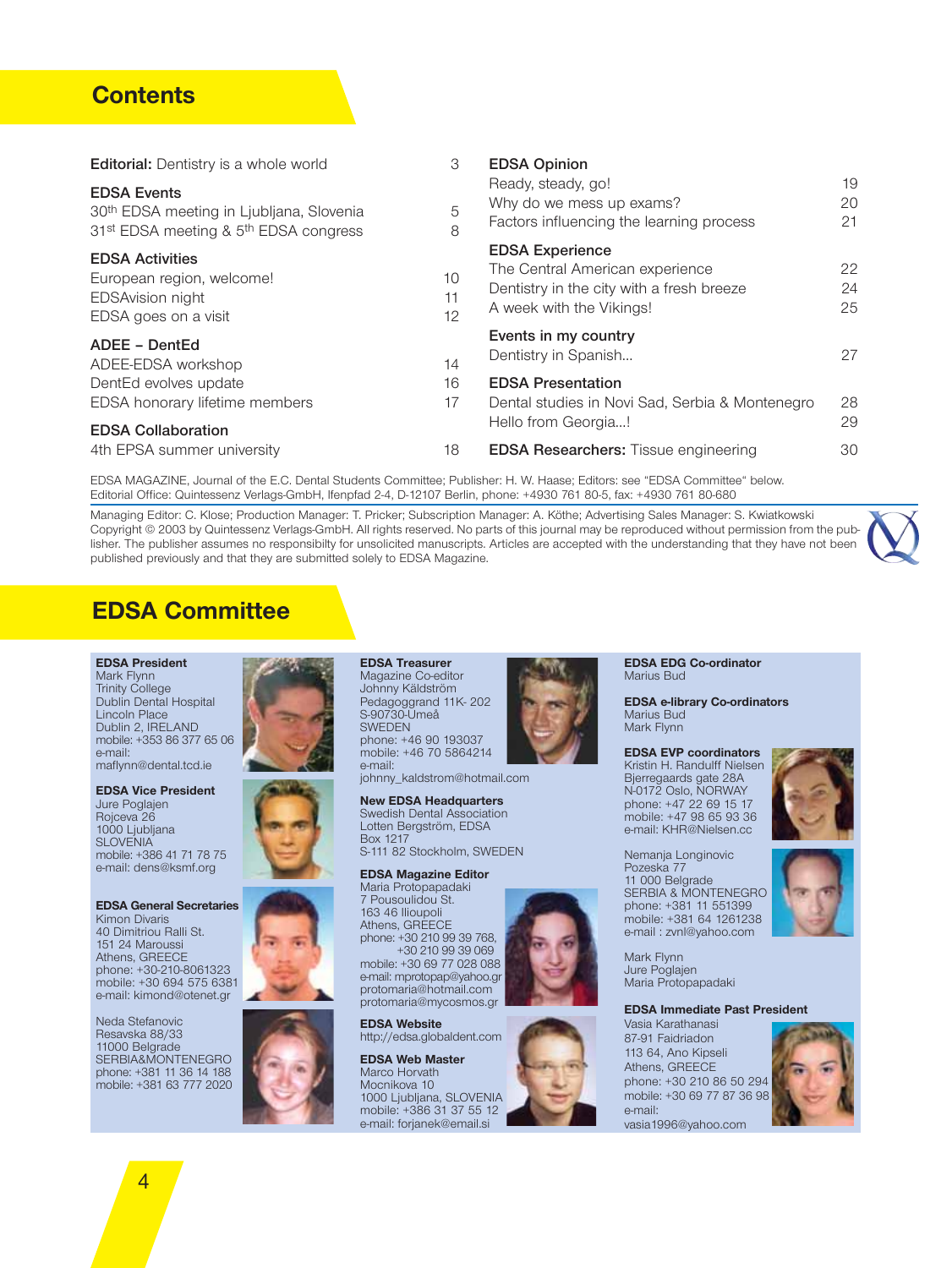# **30TH EDSA MEETING**

**LJUBLJANA, SLOVENIA, 4-9TH SEPTEMBER 2002**

The 30th EDSA meeting was held in Ljubljana, Slovenia. It was preceded by a pre-meeting, which was also held in Ljubljana, in April. The premeeting was attended by delegates from Bosnia and Herzegovina, Greece, Ireland, Romania, Serbia and Montenegro and Slovenia. During the pre-meeting, the delegates planned the following meeting and familiarized themselves with the locations.

The 30th EDSA meeting itself was impeccably organized by the local organizing committee – Maja, Nusa, Tadeja, Tjasa and Marko – and its president, Jure. EDSA delegates from Croatia, Greece, Ireland, Norway, Poland, Romania, Serbia and Montenegro, Slovenia, Spain, Sweden and Turkey attended it. Georgia and Italy were also present as candidate countries. Additional members from Novi Sad University of Serbia and Montenegro and from Cardiff University of Wales, as well as an observing representative from EPSA (European Pharmaceutical Students' Association) also attended. A total of 36 delegates took part in the meeting, making it the biggest one so far.

The opening ceremony took place at the Medical Faculty and was led by Jure Poglajen. The EDSA past president, Vasia Karathanasi, welcomed everybody to the meeting and congratulated EDSA on its 30th birthday.

The delegates were given the opportunity to visit the different departments of the Stomatological



*In front of the medical faculty.*

Clinic and learn more about stomatology in Slovenia. The visit at the department of forensic medicine proved to be a very interesting experience, especially for those who do not study stomatology.

The meeting was held in different sessions at the Medical Faculty and the Stomatological Clinic. During the General Assembly (GA), we dealt with various issues, like the acceptance of new members, the election of the new Executive Committee, the anti-tobacco campaign and the exchange program.

Along with the GA, a delegation from EDSA had a joint meeting with DentEd about the DentEd program. A joint ADEE-EDSA workshop also took place. The main topic was "the role of EDSA in ADEE (Association for Dental Education in Europe) and DentEd (Dental Education)," and areas of cooperation between EDSA and ADEE were examined.

We were also given a guided tour in

Ljubljana. In the old town, we visited the City Hall, among other sites. In front of the building stands one of the most representative monuments in Ljubljana, the fountain with allegorical sculptures of the three Carniolan rivers. Close to the City Hall is Saint Nicola's Cathedral, which has the history of the Ljubljana diocese carved on its doors. The Ljubljanica river, also known as "The River of Seven Names", flows through the city between the Castle Hill and the city center. You can cross the river with the help of several beautiful and interesting bridges. The most famous one is the central Triple Bridge, which gives the city a special charm, as a gateway to the old city.

On the other side of the river you find the Prešeren Square with its monument, named after the greatest Slovenian poet, France Prešeren. We also visited the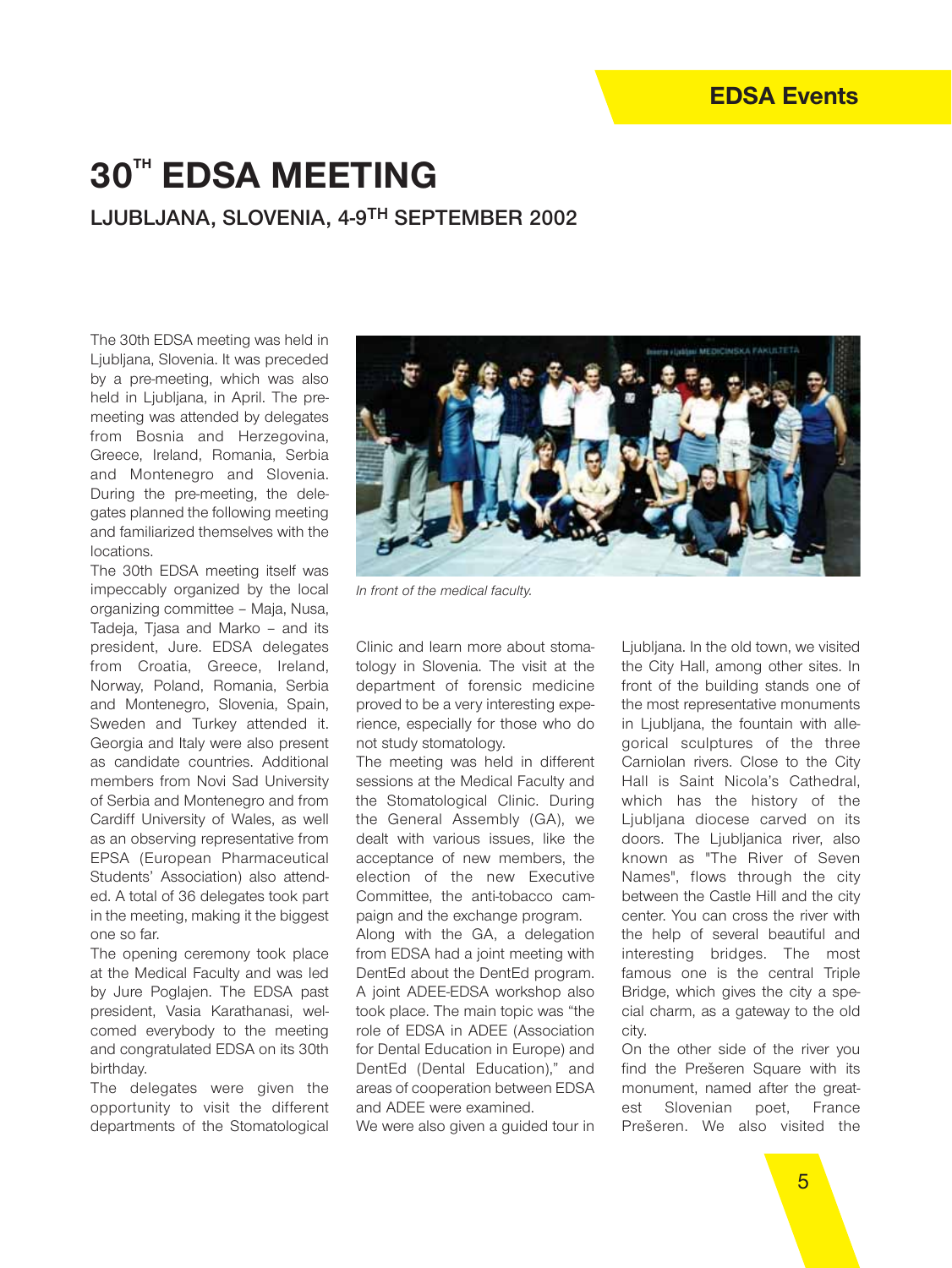### **EDSA Events**



*In front of the old university of Ljubljana.*

University of Ljubljana, which was founded in 1919, and now has more than 50,000 students. Next to the University is the Slovenian Philharmonic, which ranks among the oldest music societies in the world. The next day, we took a short trip to the central point of interest in Ljubljana, the Castle Hill. The Ljubljana Castle, perched on top of the hill rising out of the city center, has been keeping watch over the city for centuries. Its silhouette is an characteristic element of the skyline of Ljubljana. The castle's unique position offers a wonderful view of the city. As a final note, I might say that Ljubljana is a city that contains all the amenities of a large capital, while retaining the charm, kindness and relaxed atmosphere of a small town.

Meetings and sightseeing were not all we did. We managed to check out the nightlife of Ljubljana as well. Clubs, pubs, and bars are everywhere around the city center. Most of them have a specific style, from designed, to minimal or even Irish. However, no matter the style, they all turned into party stages for everyone late at night.

The highlight of the "social" activities was the first official EDSA Vision Night. The victory went to Turkey, for the second time in row. The Turkish delegate – Taha – mesmerized us once again with the tunes of Tarkan. Runners up were the delegates from Italy and Ireland. The evening was a journey in great variety, treating us to music of different styles and quality. It will definitely be an experience that the participants will remember for the rest of their lives.

An "after-meeting" in the mountains of Slovenia followed the meeting in Ljubljana. The organizers had rented two cottages by Bohinj Lake in Triglav National Park. Most of the delegates attended it and it turned out to be three wonderful days of sunbathing, swimming, and partying. We also had the chance to do some excursions, like visiting the beautiful waterfall Savica and taking a trip to the Ski Resort Vogel.

The 30th EDSA meeting in Ljubljana turned out to be a great success, both for the organizers and EDSA as an association. It definitely set new, higher standards for upcoming meetings and congresses. It was a week of hard work and partying, which enriched us with memories that will last a lifetime.

I hope to see you all at future meetings!

Johnny Käldström EDSA treasurer & co-editor Umeå, SWEDEN

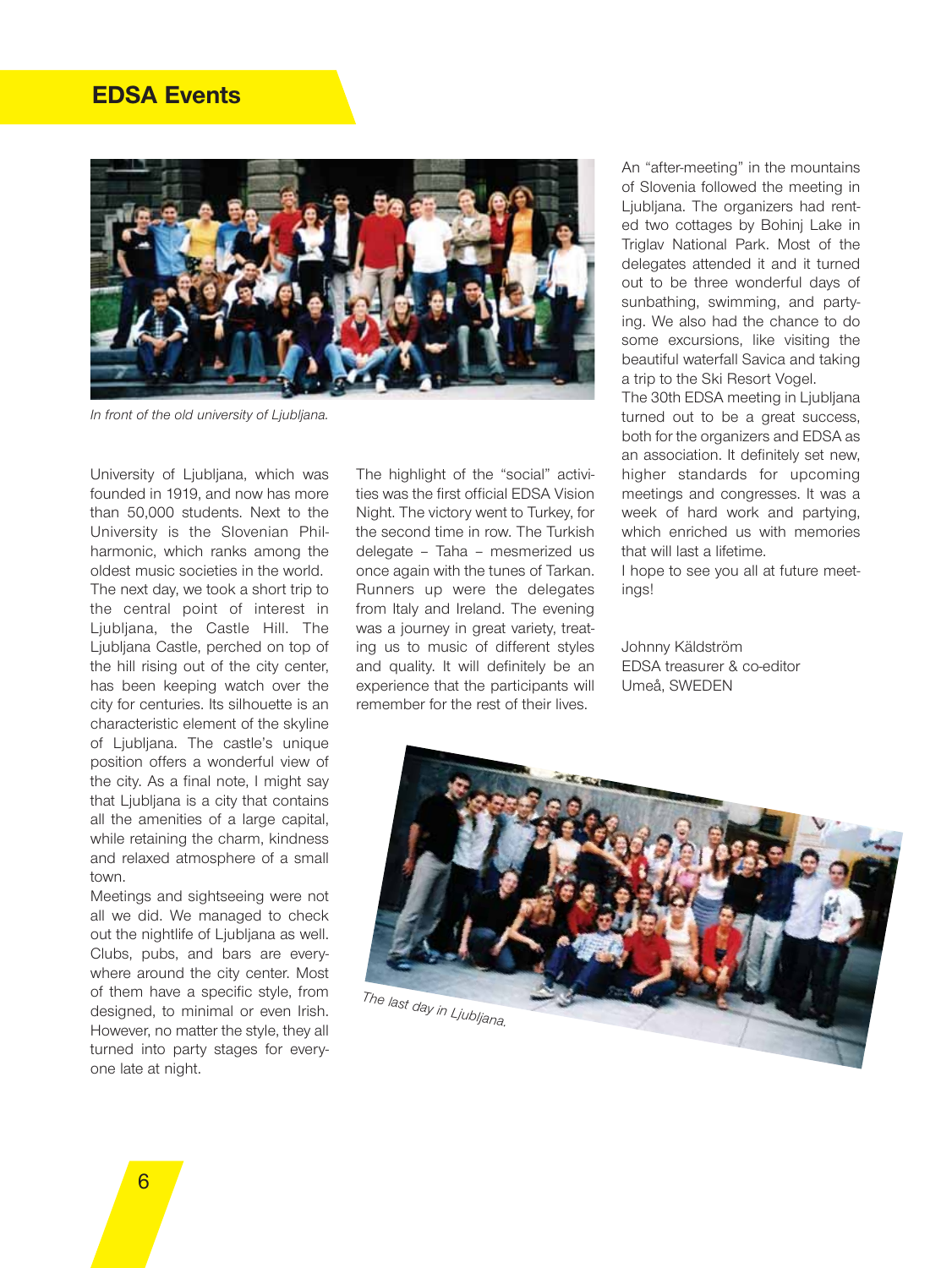# **31ST EDSA MEETING & 5TH EDSA CONGRESS**

**Belgrade, Serbia & Montenegro, 2003**

For the very first time I got the chance to attend the EDSA meeting and congress in Belgrade, which proved to be, indeed, a very welcoming city. Traveling alone, I had to set aside all my anxiety of spending some time alone with people totally unknown to me. I had to follow my heart and accept the challenge. The results: I discovered an offbeat dental students' association that I never knew existed! Belgrade had the most beautiful location, the greatest amount of sunshine and was filled with very friendly people.

The slightly disheveled air, combined with the city's vibes, fine restaurants, street cafés and eastern European atmosphere made it an ideal place to hold a very cozy meeting for dental students from more than fifteen European countries.

The 31st EDSA meeting (31/3/2003 – 2/4/2003) was held at the Faculty of Stomatology in Belgrade. Vital discussions about important issues took place. We evaluated the progress of the current projects and set new goals. Among them, discussions about the European dental students' exchange program (EVP) proved to be very useful, interesting and informative.

The 5th EDSA congress (2/4/2003 – 6/4/2003) started with an unforgettable opening ceremony. His Royal Highness Crown Prince Alexander II Karadjordjevic officially opened the event. Her Royal Highness Princess Catherine attended the opening as well. We – the students – even got the chance to talk to the Serbian Royal Family Karadjordjevic afterwards. A joyful welcome party at the faculty of Stomatology followed.

In the next days, students from different faculties around Europe gave a large number of oral and poster presentations. In addition, instructive lectures by Prof. Zoran Vulicevic, Prof. Momir Carevic, Prof. Vitomir Konstantinovic and Danimir Jevremovic from the Faculty of Stomatology in Belgrade were held and they proved to be very interesting. Impressive lectures by the two veterans of EDSA, Aristomenis Syggelakis from the Faculty of Dentistry in Athens and Nikos Mattheos from the Faculty of

Dentistry in Malmö, followed. The topics covered all the fields of dentistry and variety was the main characteristic. Finally, a workshop with the title "Dentistry versus Stomatology" was held. Diverse opinions were expressed and useful information was gathered.

The Serbian dental students were kind enough to show us around the faculty and the clinics. We also visited the clinic of pedodontics, where students had the chance to help the orphans with dental problems.

For those of us giving complicated lectures throughout the day, Belgrade nights were the perfect remedy. Cafés and restaurants made a pleasant stop for coffee, pints of



*In front of the Prince Mihailo monument.*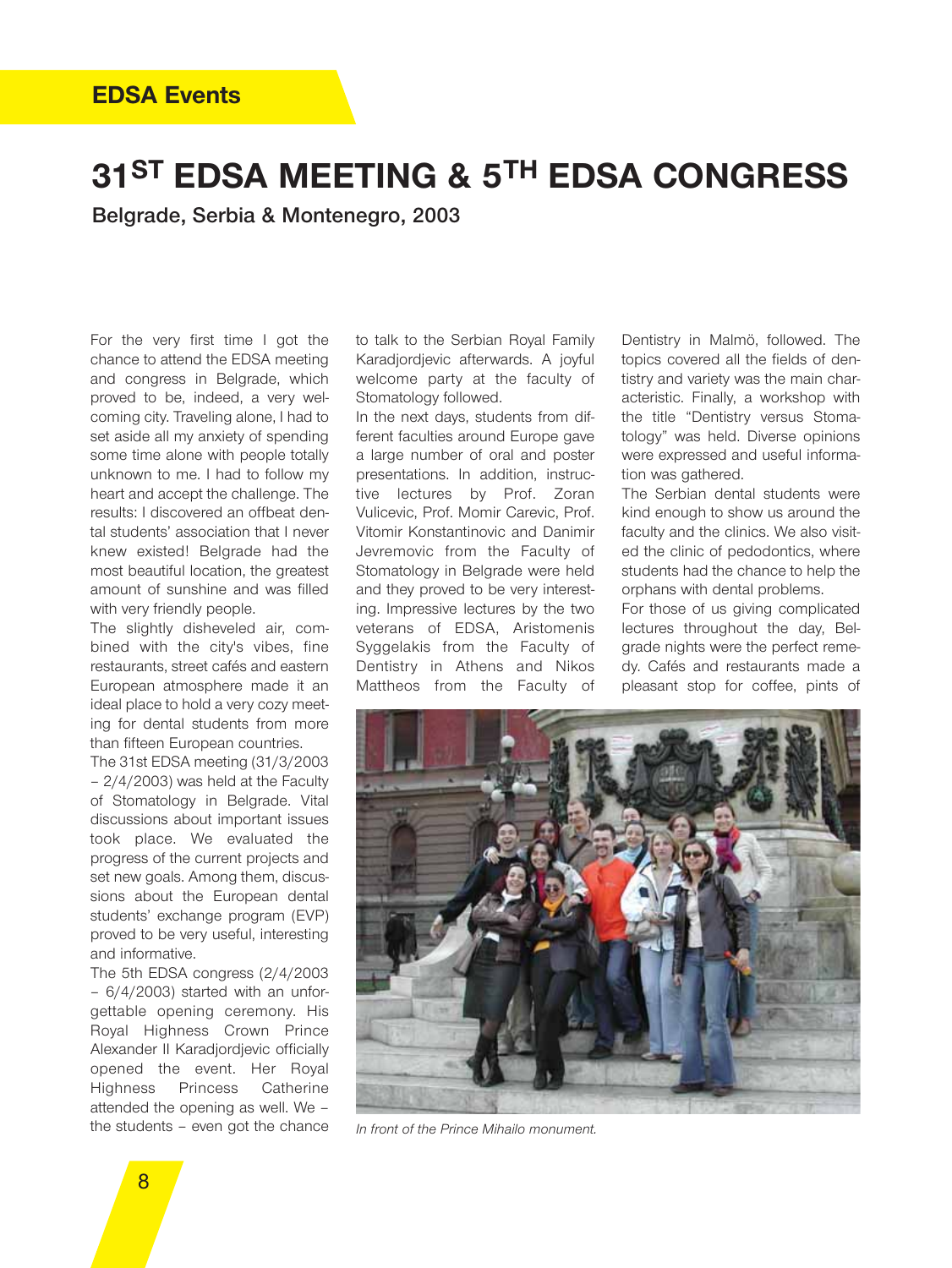### **EDSA Events**



*At the opening ceremony, with the Serbian Royal Family Karadjordjevic.*

beer and cocktails to drink our hard workday away. Downtown streets were serene until the students arrived to noisily liven things up.

Let us not forget the notorious EDSA tradition: the glamorous Song contest, which was held at the unforgettable 'Yellow café' and was hosted by Mark Flynn and Neda Stefanovic. Once more, our legendary Taha gave a great show, but it was Johnny Käldström from Sweden, who came out very convincingly and strongly, and finally won the 2nd EDSA Eurovision Song Contest. We also got the chance to visit the historical nucleus of this town. The narrow and wide streets were lined with nice examples of 19th century architecture, neo-classical and neorenaissance styles. Having a guided tour around downtown and the Kalemegdan fortress, we walked from the National Theatre and the Prince Mihailo monument down Prince Mihailo Street to the main church of Belgrade. Then, along the Kalemegdan fortress, we saw many interesting monuments, such as "Victor" and an old church called "Ruzica".

An official dinner in "Skadarlija" was our wonderful goodbye party. We savored Serbian cuisine to the sound of violins playing songs from different countries. "Skadarlija" is located on the cobblestone street where the first restaurants of Belgrade were opened and the Bohemians (artists, poets, actors, painters, writers, etc) of Belgrade used to gather.

I personally think it is a wonderful experience to meet such enjoyable future colleagues from all over Europe. Therefore, I must admit that my first visit to EDSA in Belgrade was a very productive and rewarding one. The sweet remembrance of this meeting and congress is something that all the EDSA members share and will always have in common. I hope that the next meeting and congress will be even more eventful than this.

To all those who have never participated at such meetings I would say: "Surrender to the charms of EDSA, come to the next meeting in Spain and find out for yourself!"

Many thanks to the organizers – Neda, Jelena, Maja, Vlada, Sloba and Nemanja – and all those who made this terrific time possible.



*At the Kalemegdan fortress.*

Houman Neshat EDSA delegate ACTA Amsterdam, THE NETHERLANDS houman@student.acta.nl

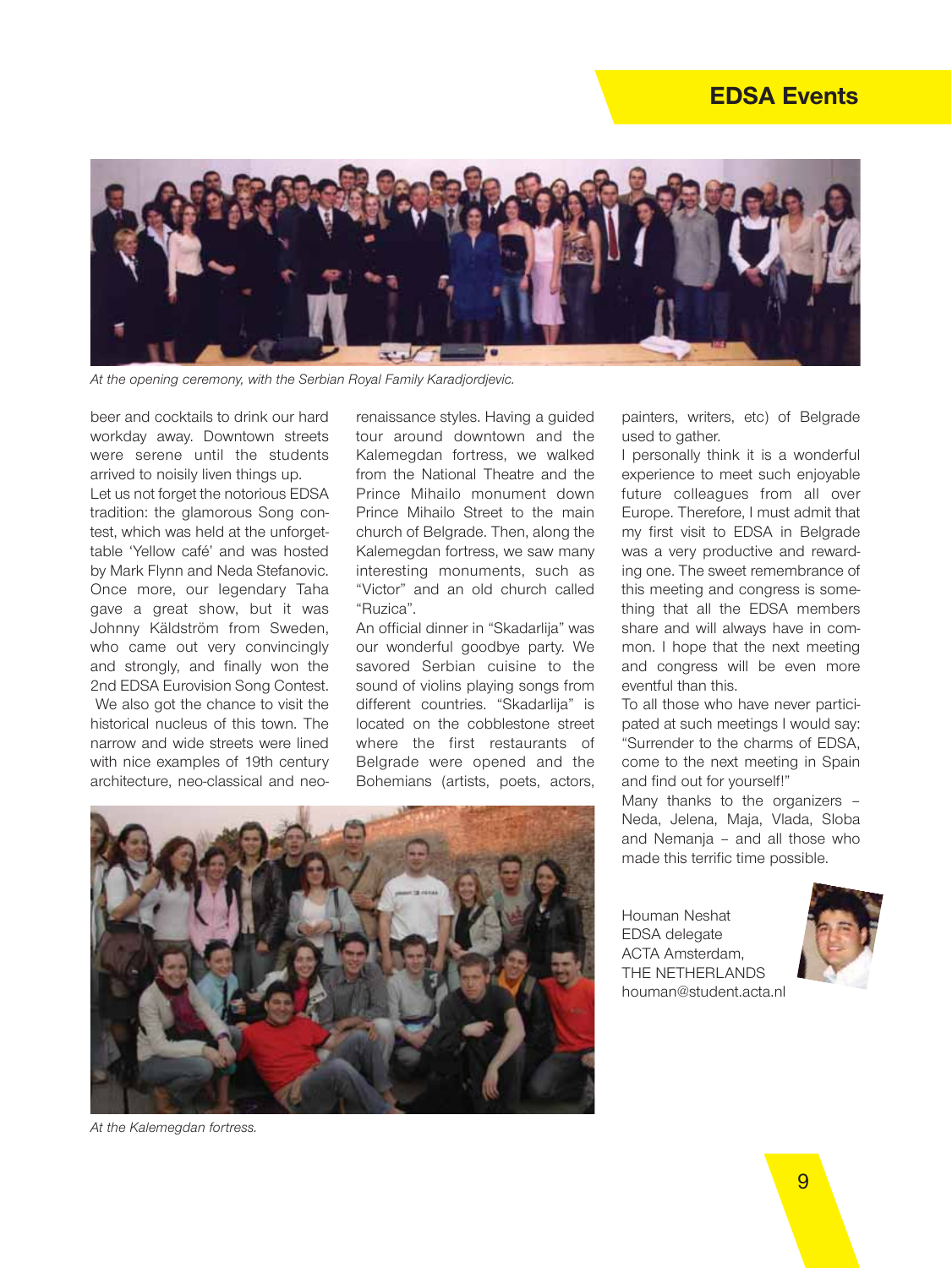### **EDSA Activities**

# **EUROPEAN REGION, WELCOME!**

**EUROPE 12 POINTS!**

The EDSA family is slowly but steadily growing, not only in numbers of member countries, but also in new ideas and new activities. Therefore, I would like to warmly invite all interested European countries to join EDSA as full members and contribute to as well as gain from our common work. In this short article, I would like to present what EDSA involves.

First of all, EDSA has a long tradition of being involved in dental education in Europe and is in close cooperation with ADEE and the DentEd program. Secondly, I would like to mention that, at the Ljubljana meeting in September 2002, EDSA established the new Mobility Exchange program that will enable all European dental students to visit other dental faculties and gain experience from this exchange. The Norwegian EDSA delegate, Kristin Helene Randulff Nielsen, was elected to head the team that will be in charge of the new program. Thirdly, I must not forget the EDSA Anti-Tobacco Campaign, which was successfully brought to an end by our Romanian EDSA delegate, Ingrid Moldovan, and her team.

The last thing, of course, is the social nature of EDSA. Travelling around Europe, meeting new people and exploring other cultures is a unique experience that EDSA offers; especially our EDSAvision Night. The last one brings all our talents and unexpected possibilities to the surface.

To make it easier for future members, let me briefly explain what is needed in order to apply for full EDSA membership.

- An official request to the EDSA Ex-Co, expressing the wish to join EDSA.
- The local constitution should be sent to the EDSA General Secretary to see if it is in line with the EDSA Constitution.
- Payment of the EDSA annual membership fee, after the country has been accepted as a new full member.



Then, the EDSA Ex-Co will present the request to the next General Assembly, which will discuss it and make a decision. At the 30th EDSA meeting in Ljubljana in September 2002, Georgia and Italy were accepted as new full EDSA members, so we are honestly expecting a few more to follow.

So, let me again invite all non-EDSA countries to consider our "offer" and join EDSA!! For further information, please do not hesitate to contact us.

Jure Poglajen EDSA vice-president Ljubljana, SLOVENIA

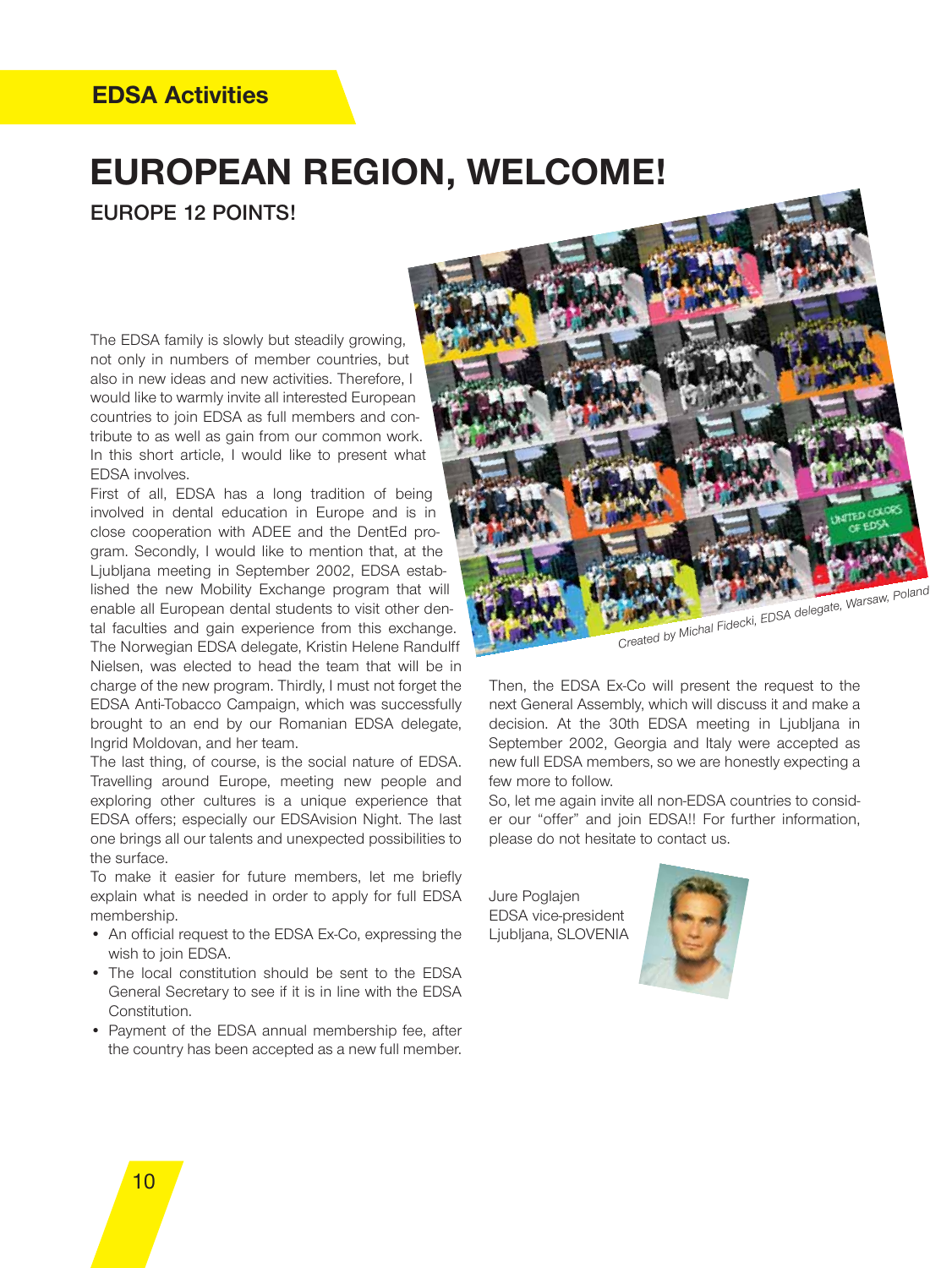### **EDSA Activities**

# **EDSAVISION NIGHT UNDOUBTEDLY, A UNIQUE EXPERIENCE…**

EDSAvision has now become a tradition and it takes place at every meeting and congress of EDSA. But what exactly is this event?

Delegates from each country choose a song and sing in their native language. They go on stage and give their best. Afterwards, all the countries give points to the songs and the one which collects the most points wins the cake, the champagne, and the applause.

The whole concept arose from the true goals of EDSA. More specifically, EDSA focuses not only on educational and scientific projects, but also on social activities for the delegates and participants. It gives them the opportunity to exchange information about the civilization and traditions of each country, it brings them closer, and consequently, a more fruitful cooperation is formed. From this aspect, the EDSAvision meets its goal, since the contestants share unique experiences and get to know each other better. Moreover, it helps us escape from the routine and anxiety of the educational courses and relax with this special night!

EDSAvision unofficially started at the 29th meeting in Athens, Greece, in February 2002. On the bus back from a dinner in a suburb of Athens, Mark and David (the Irish delegates) created a very cheerful atmosphere with their songs, and the other delegates spontaneously started singing traditional songs too! There was a lot of fun, laughter and excitement! At the end, everybody voted for the best performance and I was happy enough to be the winner!! It was an Oriental popsong, originally sung by Tarkan, a well-

known music star. Obviously, everyone was bewitched and we all agreed to go on with this event! Jure – who was responsible for the organization of the next meeting – announced that the first official EDSAvision competition would take place at the 30th EDSA meeting in Ljubljana, Slovenia.

So, the day arrived and the first official EDSAvision Night was welcomed with a lot of enthusiasm! A whole bar was booked just for us and the hosts were Jure and Kristin from Slovenia and Norway, respectively. Of course, all the EDSA delegates were present, but the surprise was the presence of the ADEE professors! Each country performed on stage with their national flag and sang marvelously with special style and very traditional colors. Some of them even accompanied their songs with traditional dances. I was the last one to compete. I sang "Yakalarsam Muck Muck" (another song from Tarkan) in Karaoke version and Maria from Greece danced with me to the music. Indeed, it was a great performance, everybody liked it a lot and I was more than happy to be the winner again!! After that, lots of fun, celebrating, and cakes followed and my colleagues asked me to go on stage again! The party lasted till early in the morning!!



went on and the second official EDSAvision competition took place at the 31st meeting in Belgrade, Serbia and Montenegro. The organizing committee had booked a whole bar for us again! The previous days, everybody kept talking about this event and obviously we were all waiting for that magic night! The night came and the atmosphere was full of songs, laughter, and anticipation. Mark from Ireland and Neda from Serbia and Montenegro were the hosts this time. Everybody's performance was really excellent and the winner was Johnny from Sweden, who really amazed us all. Afterwards, a long party followed and we had the time of our lives!

Unfortunately, time passed rather quickly but everybody was cheerful and relaxed. We felt as if we were in a different world! These unique experiences have brought our hearts closer and have filled us with unforgettable memories. That's why we are eagerly looking forward to the next EDSAvision.

Taha Özkan, EDSA delegate Selcuk University, Konya, TURKEY btozkan@hotmail.com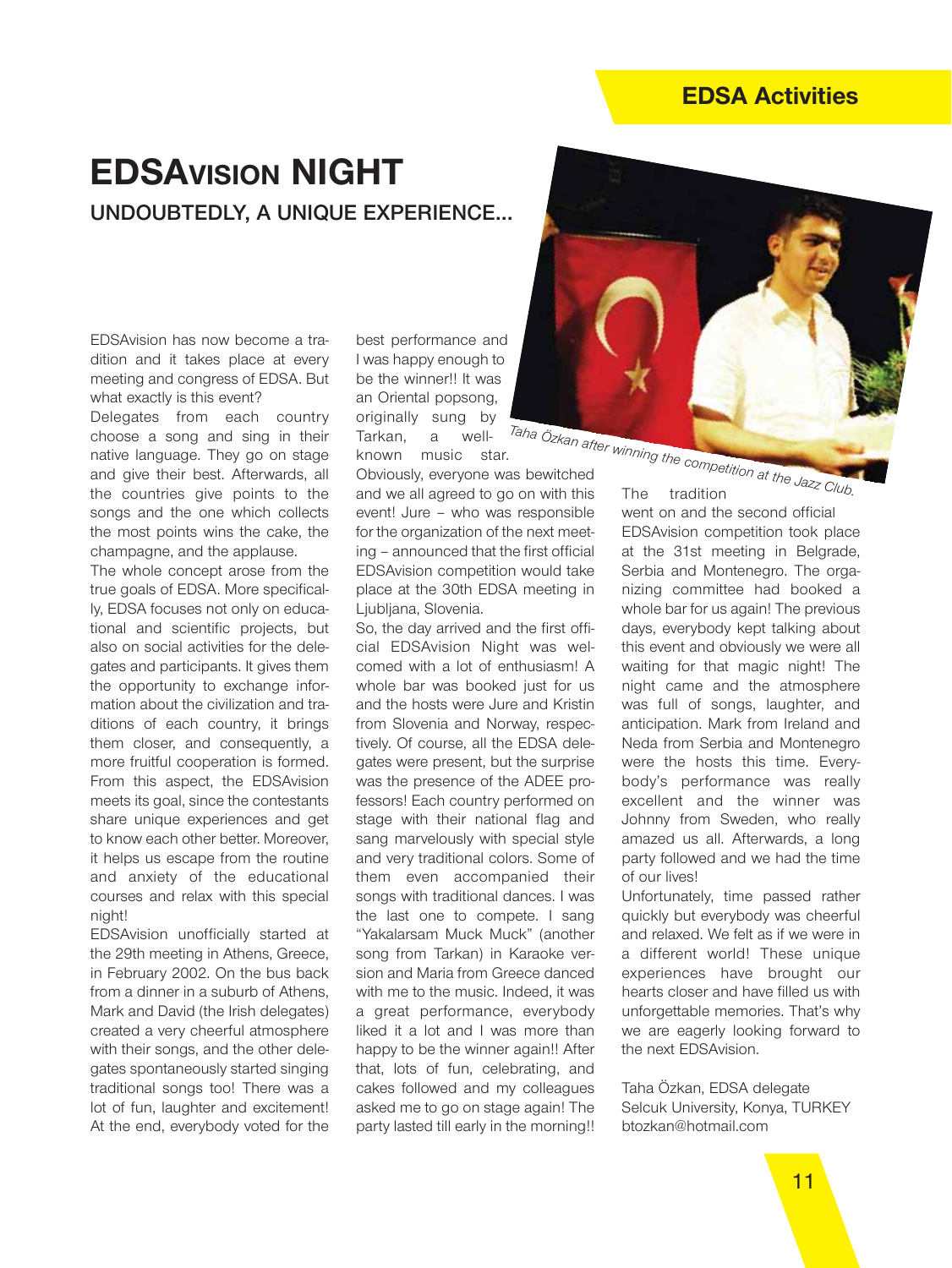### **EDSA Activities**

# **EDSA GOES ON A VISIT…**

**EDSA Visiting Programme at http://edsa.globaldent.com** 

At the meeting in Ljubljana, the General Assembly (GA) decided to build a brand new exchange program. EDSA wishes to help students going abroad, to make it as easy as possible to widen the horizons of knowledge, gain new experience, and make new friends! A subcommitte was set up to handle things, and their work has started to show some results.

The expression "students' exchange" itself does often mean: "one student takes another student's place and vice versa."…or: "two students or a group of students stay at each other's schools for a while…". To make this program as flexible as possible, it should be clearly said that you don't actually need another student to fill your spot if you leave your school. Or: if your faculty doesn't have the possiblity to welcome exchange students, it won't stop you from visiting a faculty that can welcome! Therefore, we call it "to go on a visit"…and have named the project EDSA Visiting Program, or EVP for short.

A collection of the most necessary information will make it easy to choose where and how to go on a visit:

- Country
- Name and address of faculty
- Best months to visit
- Any established exchange programs at the faculty?
- Previous exchanges or visits from other faculties/countries?
- Contact details of "visit-coordinator" student
- Contact details of "visit-coordinator" staff
- Number of possible days for visit
- Number of students allowed to come at one time
- System of learning: PBL, lecturebased etc.
- Number of students in faculty
- Numbers of years of study
- Type of accomodation likely to be available and approximate cost (Euro)
- Approximate cost per day (food, transportation, etc.) (Euro)
- Possibilities for pre-clinical visit?
- Possibilities for clinical visit?

The facts for each country joining the EVP will be made public at our website with help from our fabuolus

webmaster Marko. A report form will be available at the website as well. These reports will easily help you to find your favorite destination, and us to have a database for each faculty. We have already got some countries on our list but, still, some of our member countries are missing…

Get curious, come to our site, go for a visit!

On behalf of the subcommittee, including Kristin Nielsen, Maria Protopapadaki, Mark Flynn, Jure Poglajen, and Nemanja Longinovic.

Kristin Helene Randulf Nielsen EDSA delegate Oslo, NORWAY KHR@Nielsen.cc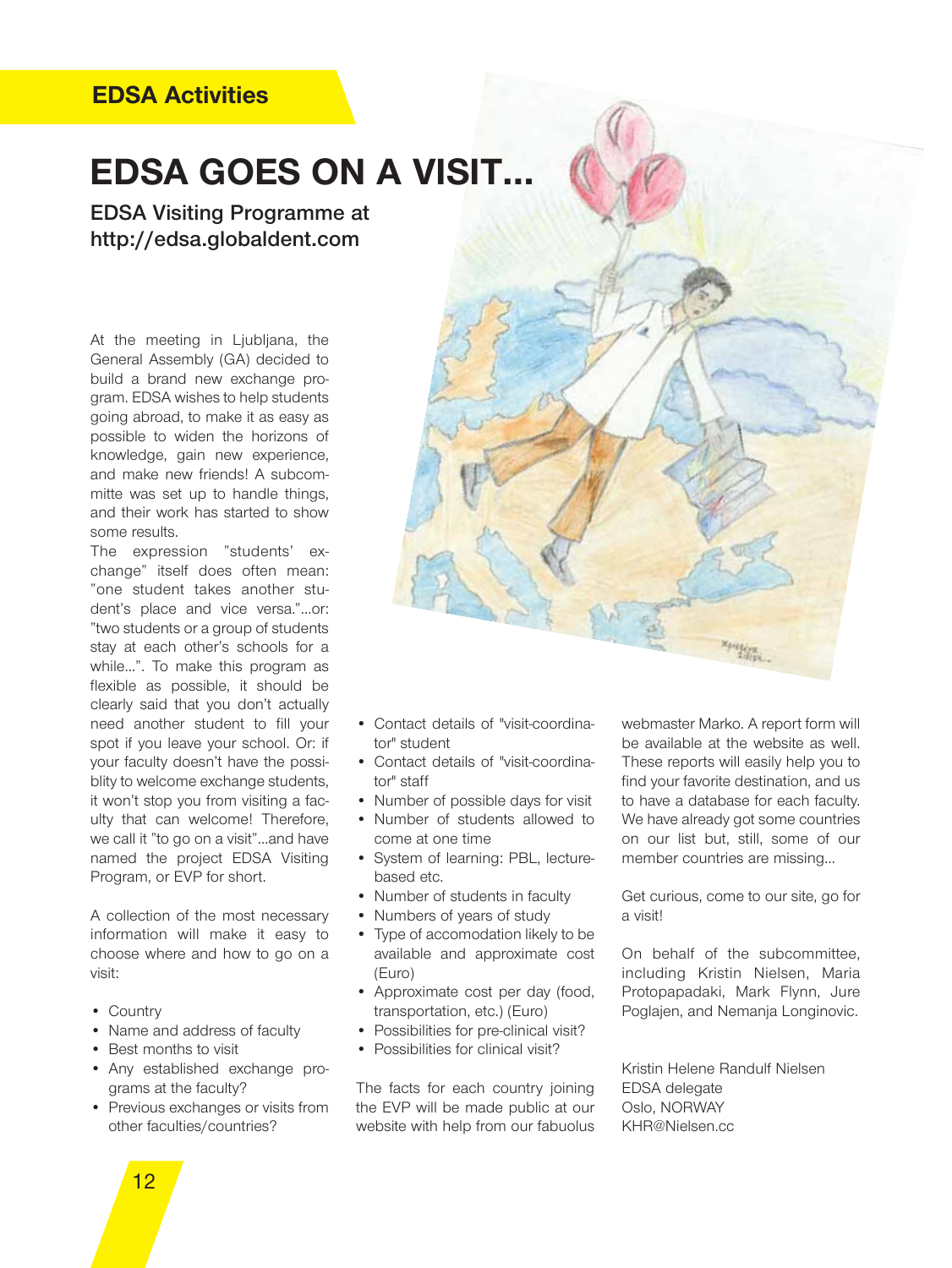### **ADEE – DentEd**

# **ADEE-EDSA Workshop**

The role of EDSA in ADEE and DentEd Programme



Cooperation between ADEE and EDSA started in 1998, when research on student satisfaction with the quality of dental education was conducted. Nikos Mattheos presented the results of this research in Milan on behalf of **EDSA** 

In September 2000, a small EDSA delegation attended the ADEE meeting in Stockholm, during which Prof. Rohlin helped organize a workshop about students' involvement in the curriculum development. It was expanded into a survey (ADEE-EDSA Questionnaire), which ended in November 2002.

In September 2001, during the ADEE Meeting in Bern, a workshop about PBL and traditional teaching methods took place.

Finally, in September 2002, the first joint ADEE-EDSA meeting took place, in Ljubljana. During this meeting, an ADEE-EDSA working group held a session. Prof. Derry Shanley, Prof. Madelin Rohlin, Prof. Uros Skaleric, Prof. Mark Brennan, Prof. Henk Kersten, Prof. Fusun Ozen, and Dr. Nikos Mattheos were present on behalf of ADEE. EDSA was represented by all the delegates who were attending the 30th EDSA meeting (delegates from Ireland, Greece, Slovenia, Sweden, Spain, Norway, Romania, Poland, Serbia and Montenegro, Italy, Georgia, Croatia, and Turkey).

In this article I will try to give you a short review of what was discussed during the workshop.

At the beginning, it was pointed out

that ADEE and EDSA have a common goal, which is to improve dental education – dentists all over Europe should be educated to the same standards, and be able to work anywhere in Europe. If you thought that these "same standards" imply a "one-size-fits-all" model, you were wrong. The main point is to establish minimal standards and preserve diversities that exist at each faculty. The final outcome should be the improvement of oral health in Europe.

One of the first topics discussed was "How and why should students be involved in DentEd?"

DentEd and DentEd Evolves are thematic networks trying to harmonize and converge dental education and in this way, ensure similar outcomes all over Europe.

According to Prof. Rohlin, the time has come when students are important players in the DentEd and DentEd Evolves. Students should be seen as future colleagues. They are important because of the "hidden curriculum" (what is actually going on), and are also the pressure group for schools to act according to the recommendations of DentEd. Prof. Brennan pointed out that talking to students was the most helpful part of the DentEd visits; Prof. Kersten agreed and said that new things were heard from EDSA delegates during the joint workshops at the DentEd meeting.

We then proceeded to establishing

goals of the ADEE-EDSA cooperation and of course ways and methods by which these goals can be achieved.

Prof. Rohlin suggested we should try to find ways of establishing contacts between dental students from different countries. Not only dentistry should be discussed among them – they could also learn about each other's culture and this would lead to internationalization of education, from which not only students would benefit, but also the teaching staff.

The best way for getting to know students from other countries is student mobility, i.e., exchange program. Since it is very difficult to organize Erasmus, Leonardo, Socrates or other standardized exchange programs for dental students in Europe, it was suggested that a program of short-term exchanges (2-3 weeks) should be established. A joint ADEE-EDSA working group was formed to facilitate the gathering of information. It was agreed that the information should be made available on the EDSA website and should undergo constant updating.

Student exchanges would also be evaluated, so that everyone could benefit from it. Submission of standardized reports by the students who have taken part in the exchange program should be encouraged, and thus a database could be created. The information gathered would be available for further analysis to both EDSA and ADEE.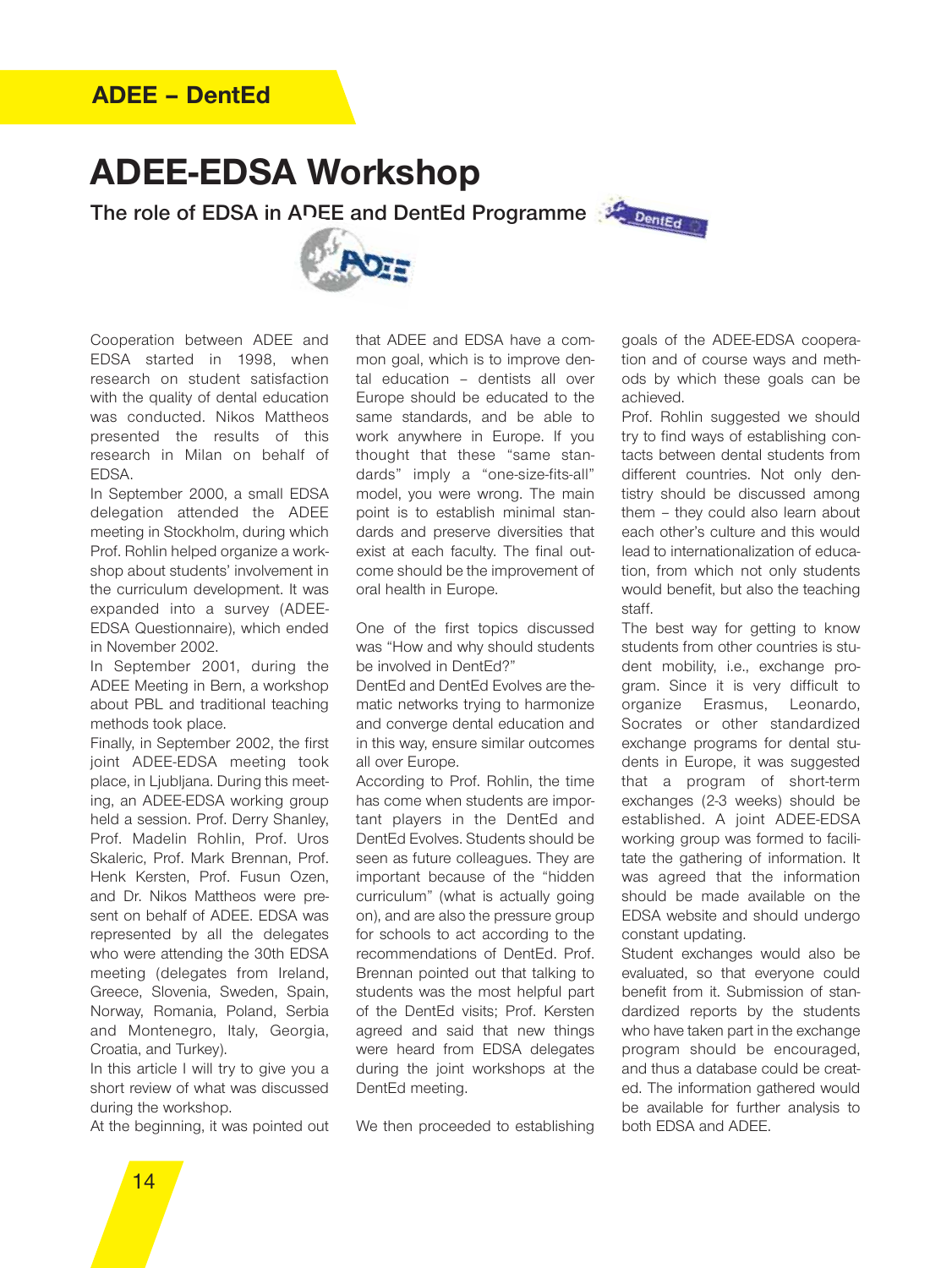### **ADEE – DentEd**

As far as the finances for the exchange program are concerned, it was suggested to seek sponsors who would cover the travel or accommodation expenses. It was also mentioned that some Universities have the possibility of hosting students on campus.

Another way of connecting students is through summer schools or summer universities. Educators and students from around Europe could gather over the period of 2-3 weeks and exchange ideas, experiences, knowledge, promote the internationalization of education and get to know each other's cultures.

At the end of this workshop, two questions arose – "Is ADEE interested in postgraduate education?" and "How can ADEE benefit from the experience of students who were involved in EDSA?".

All the experience and knowledge are lost once people graduate and leave EDSA. It was suggested that a young dentists' alumni group could be formed in ADEE in order to keep the continuity, and those students who were interested in education could enter ADEE. In that way, postgraduate students and qualified dentists could help the ADEE with the issues of both undergraduate and postgraduate education.

After the discussion had finished, certificates of Honorary Lifetime Membership were given to Prof. Madelin Rohlin and Prof. Derry Shanley, and a letter expressing gratitude was given to Prof. Uros Skaleric.

Neda Stefanovic DDS EDSA general secretary Faculty of Stomatology University of Belgrade SERBIA & MONTENEGRO



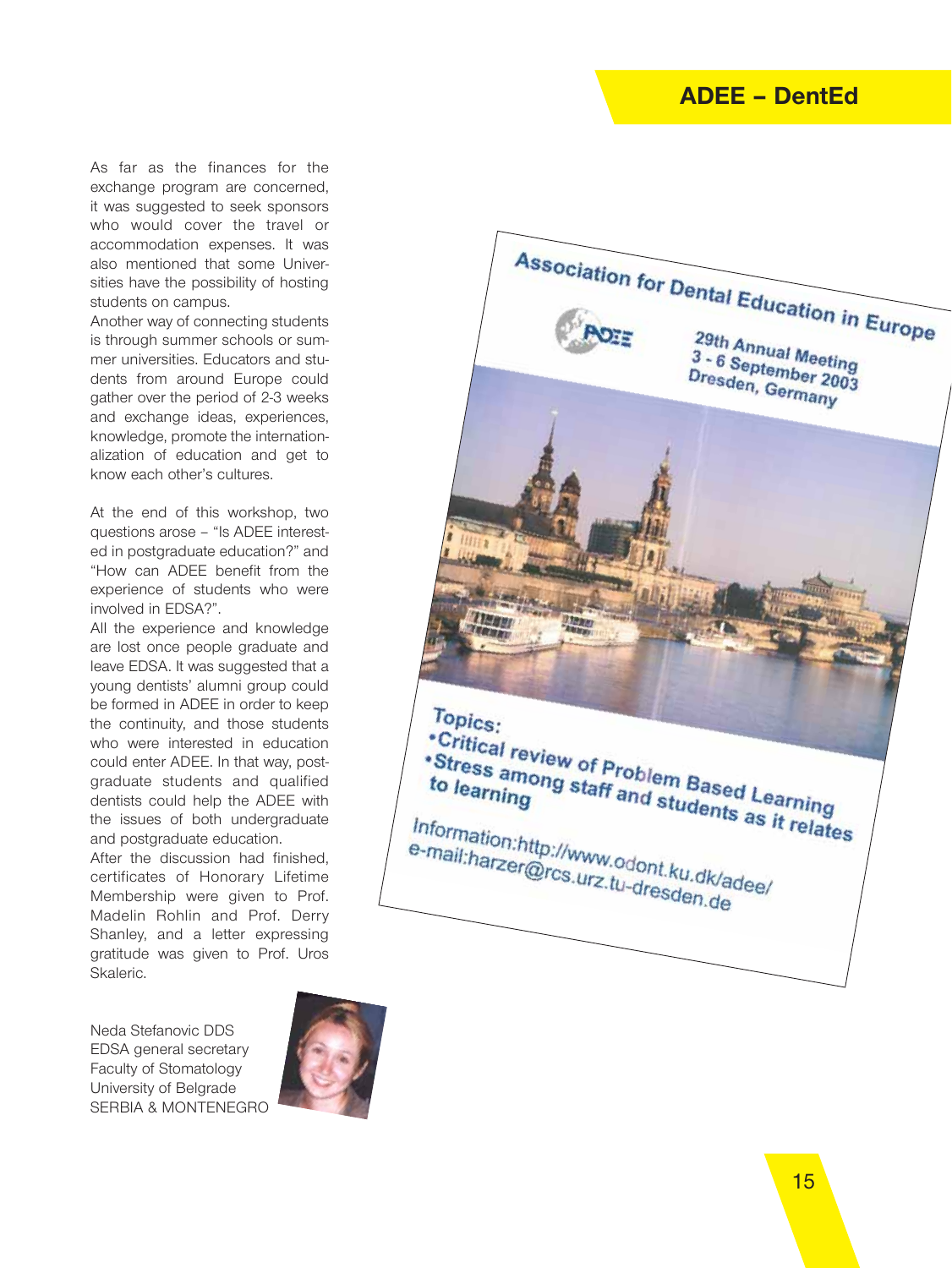### **ADEE – DentEd**

# **DENTED EVOLVES UPDATE**

**Dental Education: Accreditation and Convergence**



The General Dental Council on 10 February 2003 in London was the venue for 86 representatives from 23 European countries and the USA to discuss European convergence in standards of dental education. The event was co-hosted by Darmuid Shanley, convenor of DentEd, and Nairn Wilson, President of the General Dental Council (UK). Dental educational trends and desired aims in Europe were discussed in the context of presentations on five themes identified and discussed in the DentEd process and finalized at the Global Congress in Prague in 2001. Delegates agreed that it would be desirable to continue the DentEd process to meet the challenges of an enlarged EU.

An overview was given of the collaborative work in which European dental educators need to engage to meet the requirements of the Bologna Declaration. It was envisaged that further work and discussions on these challenges and requirements could lead to joint recommendations at the annual meeting of the Association of Dental Education in Europe (ADEE) in Dresden in September 2003. These initiatives would be linked with those taken by the American Dental Education Association (ADEA), hosting a global congress on dental education in 2004/2005.

National systems of accreditation and quality assessment in Spain, the United Kingdom and the USA were described. These could serve as possible models or guides towards a joint European mechanism for accreditation. It was agreed that the General Dental Council's document "The First Five Years: A Framework for Undergraduate Dental Education" should be published on the DentEd website to serve as starting point for the development of a common profile for dentists against a global backdrop. The document translates the aim of undergraduate dental education and the specific learning outcomes into a list of the "What, How and Who" for a graduating dentist. European dental schools are asked to comment on the list with the view of reaching a common core curriculum.

It is, therefore, of vital importance that EDSA raise a reliable voice on the issue of accreditation systems and convergence, and join in the discussions with significant input. Upcoming meetings (ADEE Congress in Dresden, Germany, and EDSA Meeting in Santiago de Compostela, Spain) in September are indeed important opportunities for European dental students to initiate awareness actions and collaboration on this evolution, which could ultimately be discussed and applied in a global context.

Kimon Divaris EDSA general secretary Athens, GREECE

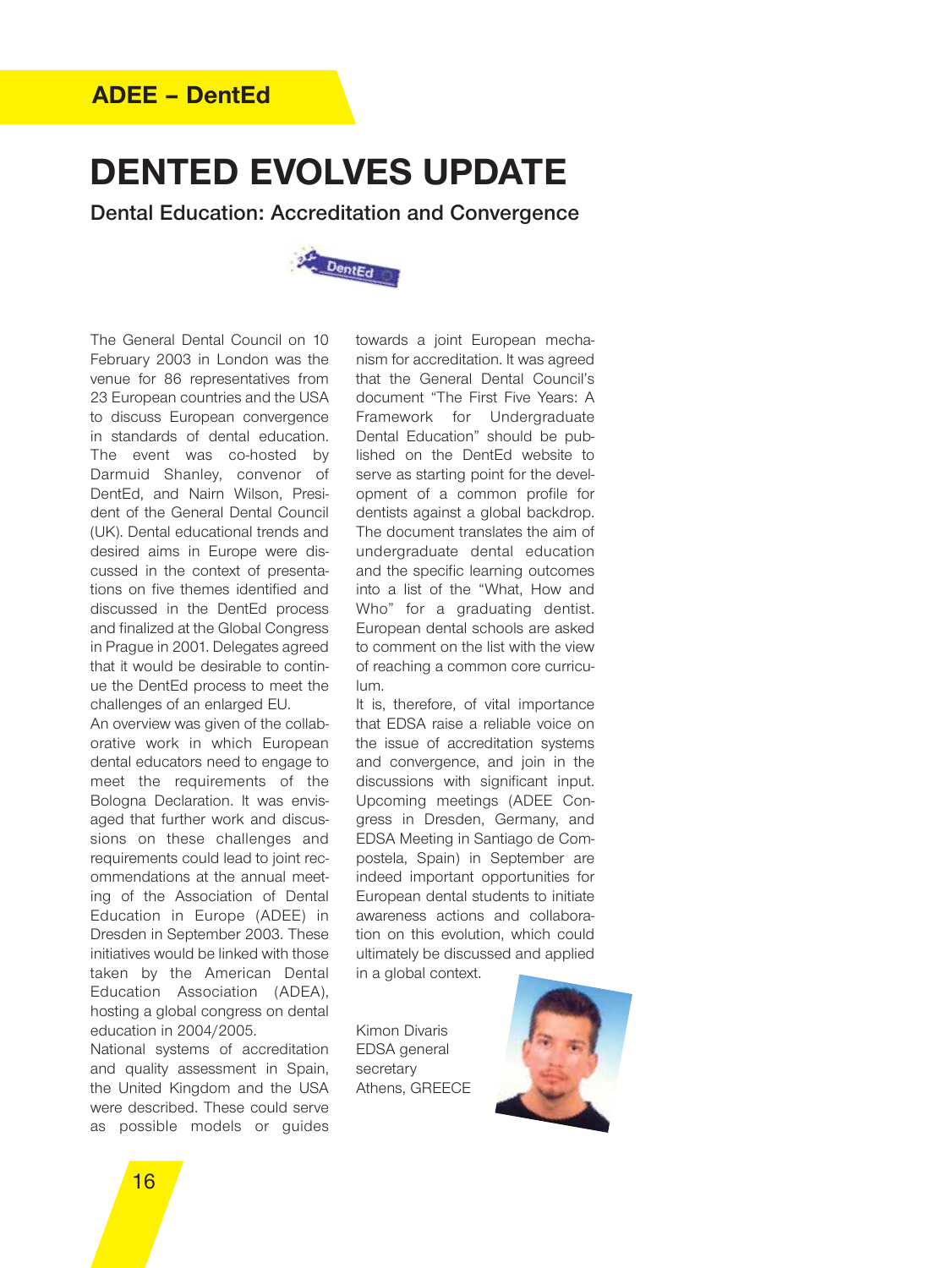# **EDSA HONORARY LIFETIME MEMBERS**

At the last EDSA meeting in Ljubljana, Slovenia, it was decided to award lifetime EDSA memberships to two individuals who have made an outstanding contribution to EDSA and to the furthering of its goals.



**Prof. Madeleine Rohlin** from the Dental Faculty of Malmö, Sweden, is a significant member of the Association for Dental Education in Europe (ADEE) and has had an active role in dental education in Europe for many years. With her role as General Secretary of the ADEE, she has endeavored to extend the say of stu-

dents in their education. In recent years, the EDSA has been expanding its sphere of influence so as to better represent the dental students of Europe and, in order to do this, has formed affiliations with other like-minded associations. One of the most important affiliations formed over the past years was that with ADEE, and Prof. Rohlin was one of the main catalysts in this collaboration. The EDSA is now fully involved in ADEE, and with our input increasing with each meeting, we felt that Prof. Rohlin's contribution to dental education, dental students and EDSA should be recognized.



**Prof. Darmuid Shanley** from Dublin Dental School, Trinity College, Dublin, Ireland was the founder of a project called DentEd, which then progressed to another, DentEd Evolves. The DentEd project (for those who are not familiar with it) is a thematic network that was set up to develop a set of guidelines

for dental schools to increase the quality of education in Europe. This was done by visits to as many schools in Europe as possible over a five year period, the meeting

of professional dental educators from all over Europe and the USA twice a year, and also on an interactive website (www.dented. org). Over the past two years, EDSA has become increasingly involved in this project, thanks to Prof. Shanley and his enthusiasm getting students involved in every aspect of dental education. Prof. Shanley, as well as being one of the most respected dental educators worldwide, has somewhat taken the EDSA "under his wing," helped greatly in the financial aspects of our association, and increased our sphere of influence.



At the meeting in Ljubljana, it was also decided to present a "thank-you certificate" to **Prof. Uros Skaleric** for the help and support he gave the EDSA in organizing its meeting in Ljubljana. The help he gave allowed the coordination of the meeting along with the ADEE and DentEd meetings that were running

concurrently. Therefore, he allowed a full program to be more easily organized.

Both Prof. Rohlin and Prof. Shanley have been of great assistance to EDSA and the achievement of our goals, and we thank them for their help. We hope that now that they are Honorary Lifetime Members they will continue to assist us in representing the dental students of Europe.

David Suitor Past general secretary Dublin, IRELAND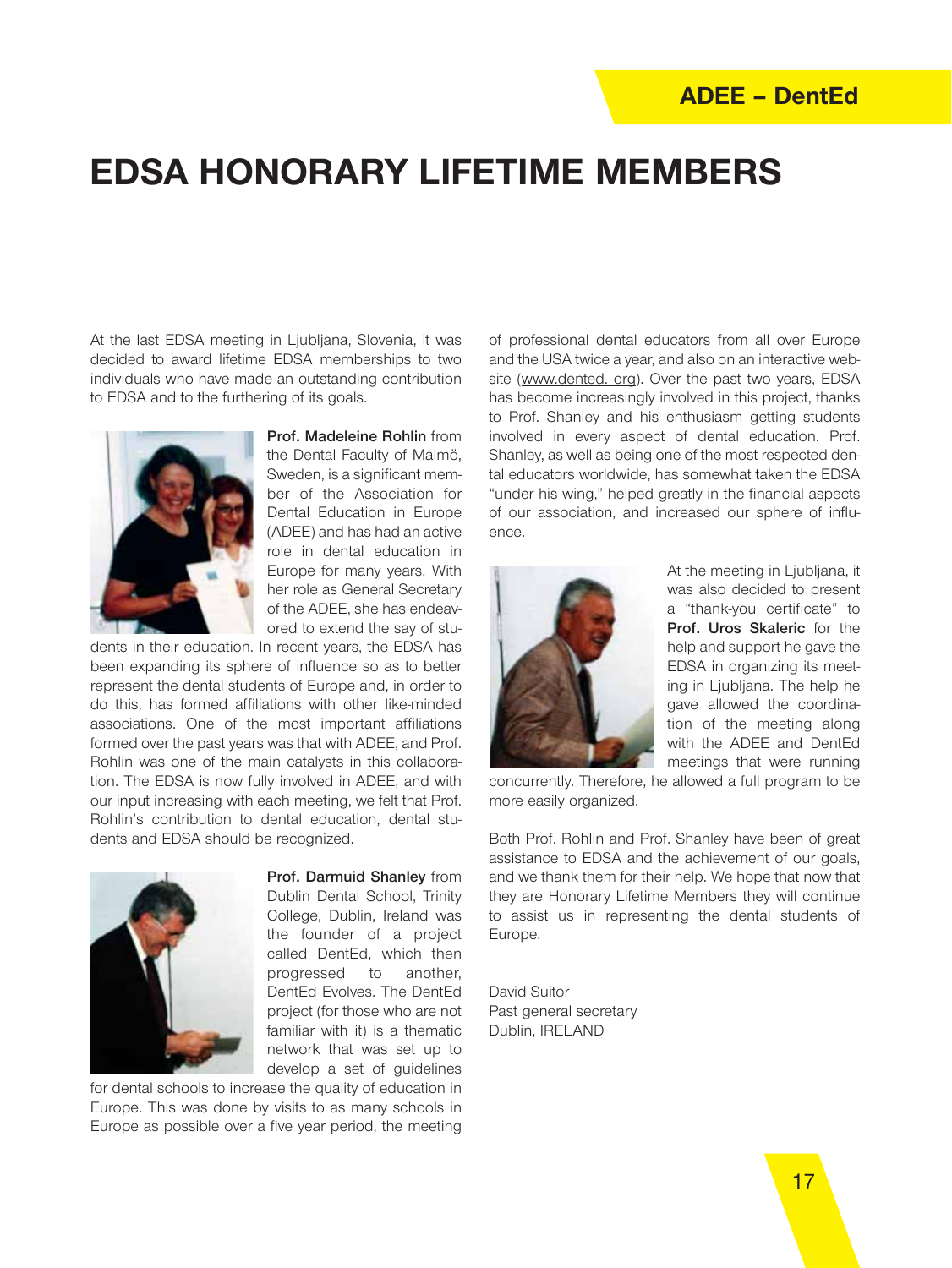# **4TH EPSA SUMMER UNIVERSITY**

**Halkidiki, Greece, July 13–19, 2002**

One of the greatest EPSA (European Pharmaceutical Students' Association) events is the Summer University (SU), which is organized every summer by one of the EPSA member countries. When you think of the summer, what immediately comes to mind is the time spent with wonderful people, enjoying the sun and having fun. But the Summer University itself has one very important task: to bring the participants into the endless world of Pharmacy once again. And here comes the hardest task of the Reception Committee – they should choose really interesting topics and lecturers who will be able to attract participants' attention from 9:30 a.m. to 1:30 p.m. In summer 2002, the SU took place in Halkidiki, Greece. Through this article, I would like to thank once again the EPSA SU Reception Committee (RC) from Greece, who put great efforts in organizing everything and made those days incredible and unforgettable for everyone.

As far as the social part of the SU is concerned, the EPSA RC had prepared a lot of surprises for us. The hotel was located right next to the sea and we spent all the afternoons at the beach, having a great time. In the evening, we were taken either to clubs or beach bars. We especially liked the traditional Greek night, where we got acquainted with traditional Greek food, wine, songs and dances. We were also given a free day in Thessalonica and a guided tour to Vergina and the tomb of



Philip II. On the last night, a beach party was organized, with a lot of music, souvlaki and night swimming.

This SU was very important also because it was the first time that a workshop concerning the intersections of pharmacy, dentistry, and medicine took place. We were very happy that a delegation from EDSA (Vasia Karathanasi, Kimon Divaris, Maria Protopapadaki and Jure Poglajen) and EMSA (George Dafoulas) joined us. In this way, we had the chance to get familiar with each other's science, share ideas and consider certain platforms for creative cooperation and for developing common projects.

At the following EDSA meeting, which was held in Slovenia in September 2002, a delegation from EPSA (Jorrit Neumann, Ece Bilge and Anita Martinova) was invited. Looking back, I can say once again that it is very important to participate in each other's events. Indeed, it is the best way to feel the spirit of the association, see how it works, and realize the common fields of collaboration, because this is the key for really effective and fruitful cooperation. I met wonderful people in EDSA and it is very difficult to express how grateful I am to the EDSA Reception Committee and to all of you I met there.

I am sure you will agree that all in all, WE -the students in pharmacy, dentistry and medicine in Europe – are Health Providers and in order to help people secure the greatest treasure, HEALTH, we need to start the cooperation between students' associations. Then, it will naturally continue when we become professionals!

#### Anita Martinova EPSA general secretary 2002-2003 Sofia, BULGARIA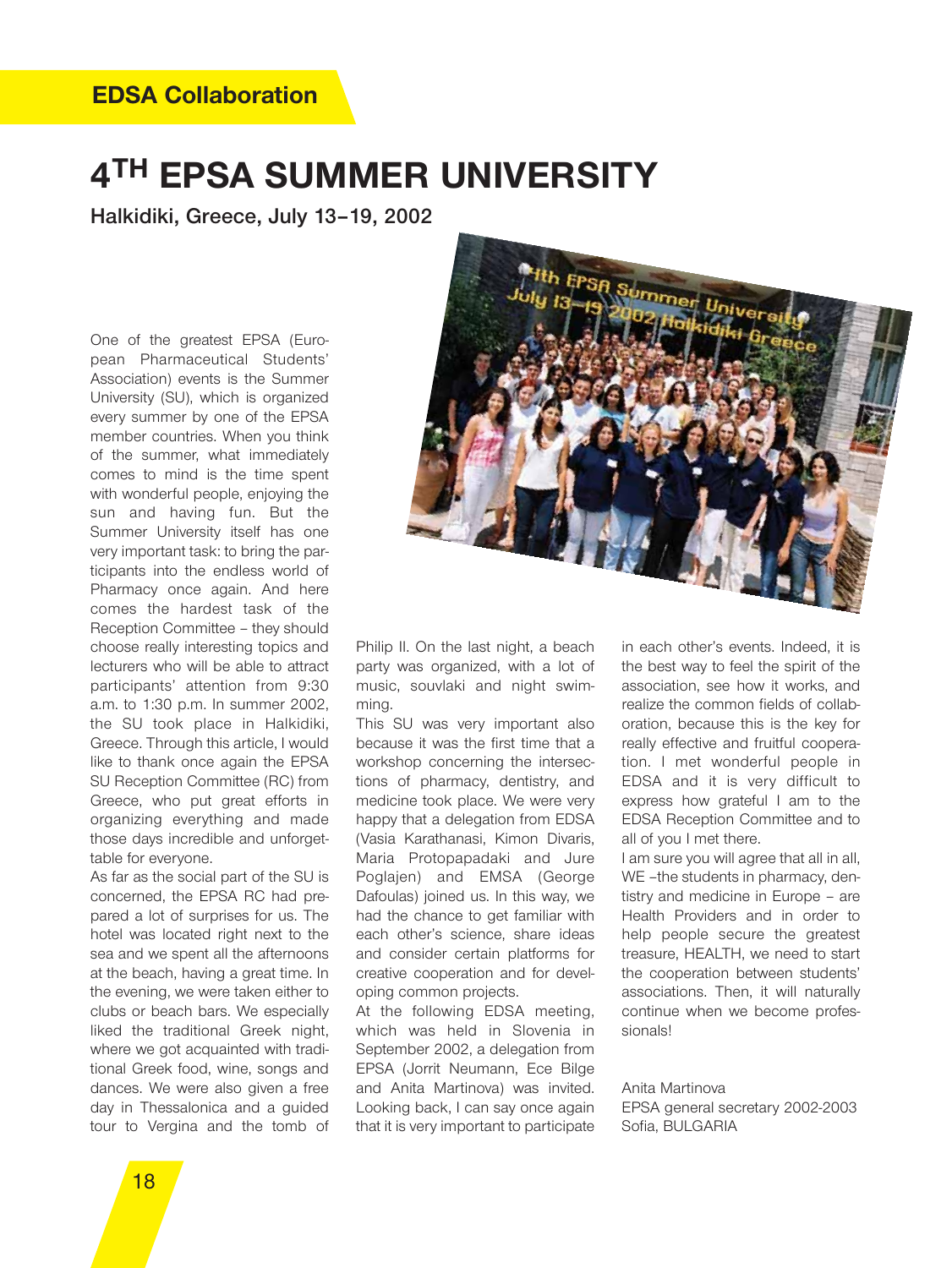# **READY, STEADY, GO!**

**The Chronicles of our Emotional Rollercoaster**



So, you have graduated from high school, you have done your homework, you had those exams and now you are a dental student…everything sounds great…but what does it feel like for a dental student?

Have you ever felt that you are under a lot of pressure? Have you ever felt, at the end of a fully-packed day, very desperate to find some courage to study that mammoth book on your desk and get ready for your exams or maybe to make your patient realize why the oral treatment has to be done the right way – and not his or her way? Well, slow down; you are not the only one who feels like that! As a dental undergraduate, apart from studying, you have to develop three more abilities: communicating with your patients, cooperating with your supervisors and staying calm when you are practicing a treatment on a patient that you have never done before or when emergencies and other strange things occur out of the blue.

There is a big difference between the dental students and the students of the majority of the other departments of a university: getting in touch with patients on your own. Personal communication between dentist and patient is of primary importance in dental practice. You have to communicate and cooperate with people that you have never seen before, people of all ages and financial and educational levels and try to be friendly with them and gain their respect. You may have prayed for a smart, good-looking and pleasant patient but life is tough, I know: frequently your patients aren't just what you hoped for. Sometimes you have to explain to them every little thing that may occur during the treatment and try to convince them that everything is alright. This may be boring from time to time and make you feel even more tired than you already are. We can divide students into two categories: those who feel very self-assured when talking and meeting other people (and patients) and those who don't feel comfortable doing it. Things sound undemanding for those who are very sociable, but there are many students who feel very insecure when speaking with someone they have never met before. Even if communicating with people is not your cup of tea, suddenly you have to modify the way you think and act – you have to be welcoming, just like you had invited them to your home. Cooperating with your supervisor is another critical part of your practice. A deferential attitude towards your supervisors is vital. Helping an undergraduate student is not always the easiest thing to do. Most of them want the best from you and they are trying to teach you and show you as much as they can – no question about it – but we are human beings and we all have good and bad moments. Tension can often occur, and what you thought would be pleasant work turns out to be a completely different experience. Psychological research has shown that the sense of power over other people can make someone act completely different and become bad mannered or aggressive even if there is no intention of that. Kindness and understanding are the only means of balancing the relationships between you and all the people that you cooperate with. When tension occurs, an excuse doesn't cost a thing – as you may have heard, good relations is the kind of gift Santa doesn't deliver, so you have to work for it on your own.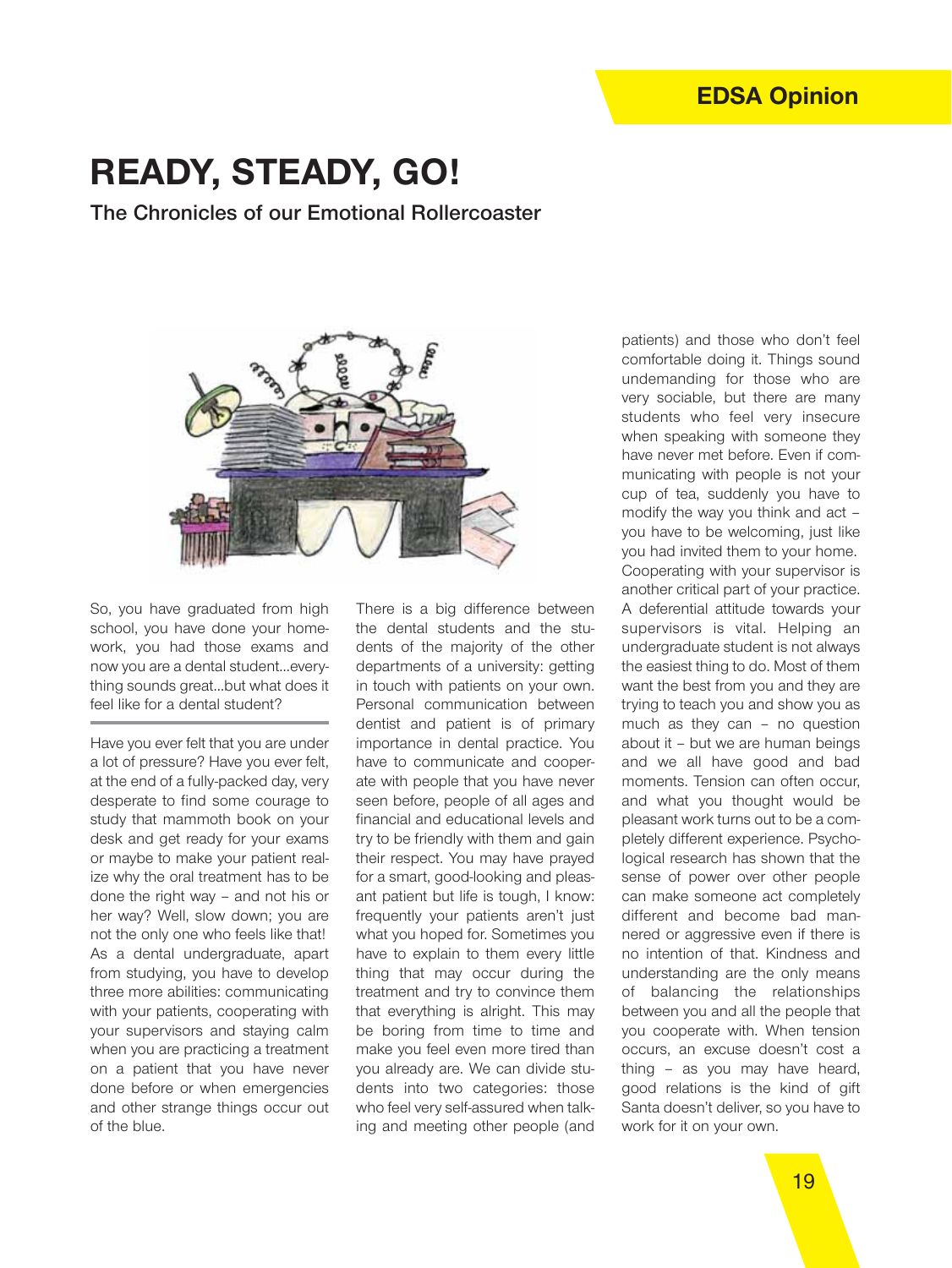In my estimation, the most difficult thing that any one of us has to face is when practicing on something entirely new, or maybe those "ohmy-God" things start to happen, and at the same time you have to try to make the patient feel secure. You may have read over and over again all those things in detail that you have to do, all the rules that you have comply with, and all those emergencies that may happen from time to time and what to do, but fiction is always different from reality – yes reality is the tough one. Medical experience isn't the thing that defines you when you are 20 or maybe 23, but you at least have to stay calm. This may sound easy, even though we all know it isn't. Trying to do some stress management is the best that you can do. Simple meditation, like focusing on your breath, can help clear your mind of distracting or stressful thoughts. Every dentist and doctor was in your shoes sometime in the past, and we must not forget that all of us will face an urgent situation in the near future at least once. By the way, don't forget to wonder why this thing happened. Sometimes you can avoid it if you are concentrated or careful enough.

We have to face it: dentistry may sound exciting when you are in high school, but it isn't the easiest profession around – nor the toughest one, either. Don't get depressed when things aren't going as well as you thought they would. Everything feels extraordinary when you are just a kid, so whichever profession you had chosen, it would prove to be tougher than you thought it would. And please don't forget, if you feel totally freaked out, there is certainly life after dentistry: some good CD stores, a dozen or so movie screens, two to four close friends and that terrific Mexican restaurant are around. An entire world is waiting out there for you to discover!

Constantinos Christogiannis 5<sup>th</sup> year dental student National and Capodistrian University of Athens, **GREECE** 



# **WHY DO WE MESS UP EXAMS?**

A year has 365 days for you to study. After taking away 52 sundays, there are only 313 days left. There are 50 days in the summer that is way too hot to work so there are only 263 days left. We sleep 8 hours a day, in one year that counts up to 122 days so now we're left with 141 days. If we fooled around for only 1 hour a day, 15 days are gone, so we are left with 126 days. We spend 2 hours eating each day, 30 days are used in this way in the year, and we are left with 96 days in our year. We spend 1 hour a day speaking to friends and family, that takes away 15 days more and we are left with 81 days. Exams and tests take up at least 35 days in your year, hence you are only left with 46 days. Taking off approximately 40 days of holidays, you are only left with 6 days. Say you are sick for a minimum of 3 days, you're left with 3 days in the year to study! Let's say you only go out for 2 days! You are left with 1 day! But that 1 day is your birthday... so...

Good luck to everyone on your exams.



Bogdan Vigdorovici-Popa 6th year dental student Faculty of Dental Medicine "Iuliu Hatieganu" Cluj-Napoca, ROMANIA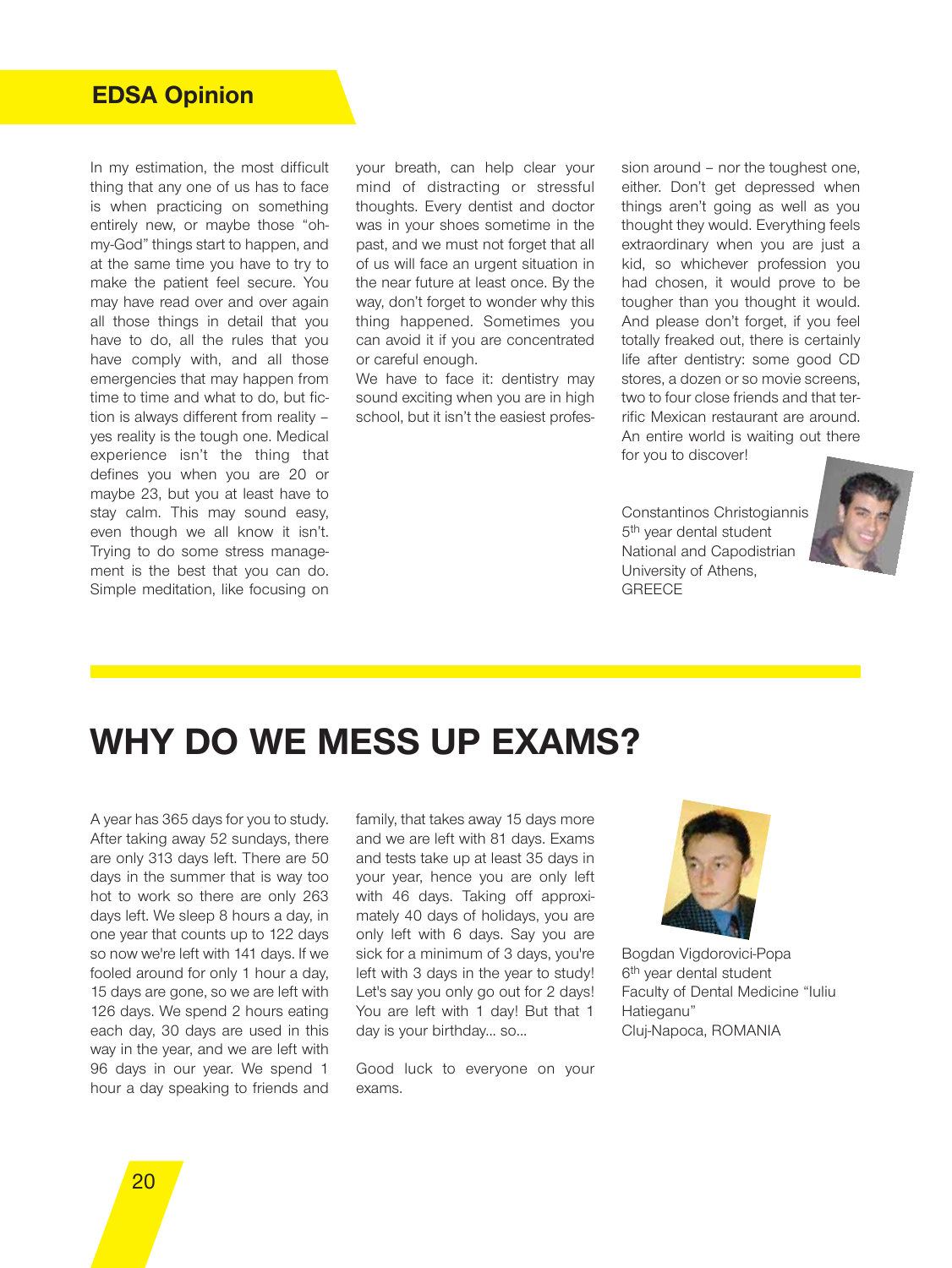# **FACTORS INFLUENCING THE LEARNING PROCESS & PERFORMANCE OF DENTAL STUDENTS**

Dental education stands out as a unique pedagogical procedure; stepwise, students form a core of basic sciences, medical and biomedical knowledge to support their dental-specific studies. Contemporary curricula also include elements from social and behavioral sciences, practice management and new technologies. Furthermore, within the usual 5-year program, the dental student is expected to develop critical thinking, certain manual competencies, and clinical skills.

In such a multidisciplinary process, a plethora of factors can be associated with performance in undergraduate dental education. Studies describing the educational experience of dental students traditionally have focused on characteristics of the learner or the environment, while little work has been done to describe the processes that affect the students' well-being and performance. Moreover, the lack of systematic application of theoretical learning models in the vast majority of dental schools has undermined thorough assessments so far.

Dental school is a highly pressurized, difficult and demanding environment for students, although the latter represent only a restricted upper-range of talented or skillful young individuals, hence the admission systems and requirements. Once in the system however, this upper range has been reported to spread over a fairly normal distribution. It is worth mentioning that although pre-dental and dental aptitude tests (DAT) scores may be reliable predictors of failure for academic reasons, they cannot be applied as criteria of dental-specific performance at university.

Several characteristics of the learning environment have been documented as influential on mood, wellbeing, distress and performance reports of dental students. Different teaching methodologies, educational approaches and systems, such as collaborative, problem-based or interdisciplinary learning, despite their focusing on the learner, have been shown to have little influence on the overall performance of undergraduates. Undoubtedly, the aforementioned innovative pedagogical approaches provide future dentists with a holistic approach to patient treatment and a lifelong learning orientation; however, more emphasis should be placed on the individual characteristics of students, as equal partners in the educational process. Understanding how students psychologically and socially experience their education may be an important step for removing barriers to learning. Social learning theory, attribution theory and the stress-distress paradigm were used by Tedesco to support a theoretical model of describing the processes that enhance or detract from performance in dental school. Model elements for predisposal to distress and failure included high levels of perceived educational stress, passive coping style, physical complaints and symptoms, and other

social or environmental factors. Furthermore, stress appraisal and individual explanatory styles seemed to be determining factors of an active or passive attitude towards the educational environment, in cases when an energetic approach is beneficial or demanded; i.e., inconsistency of feedback between clinical instructors.

Many students reportedly find themselves in a continuous conflict between the necessity to study and the necessity to relax or do something not connected with dentistry. The presumably acquired ability to cope with high demands of dental education such as class assigned workload, financial pressures, lack of time for relaxation, and other inherent stress-provoking factors, extends beyond the curricular requirements. Undergraduate students are exposed to virtually all professional clinical and interpersonal stressors, and thus, a successful response within the educational environment indicates the acquisition of skills and values necessary to avoid professional burnout at a later stage.

Kimon Divaris EDSA general secretary Athens, GREECE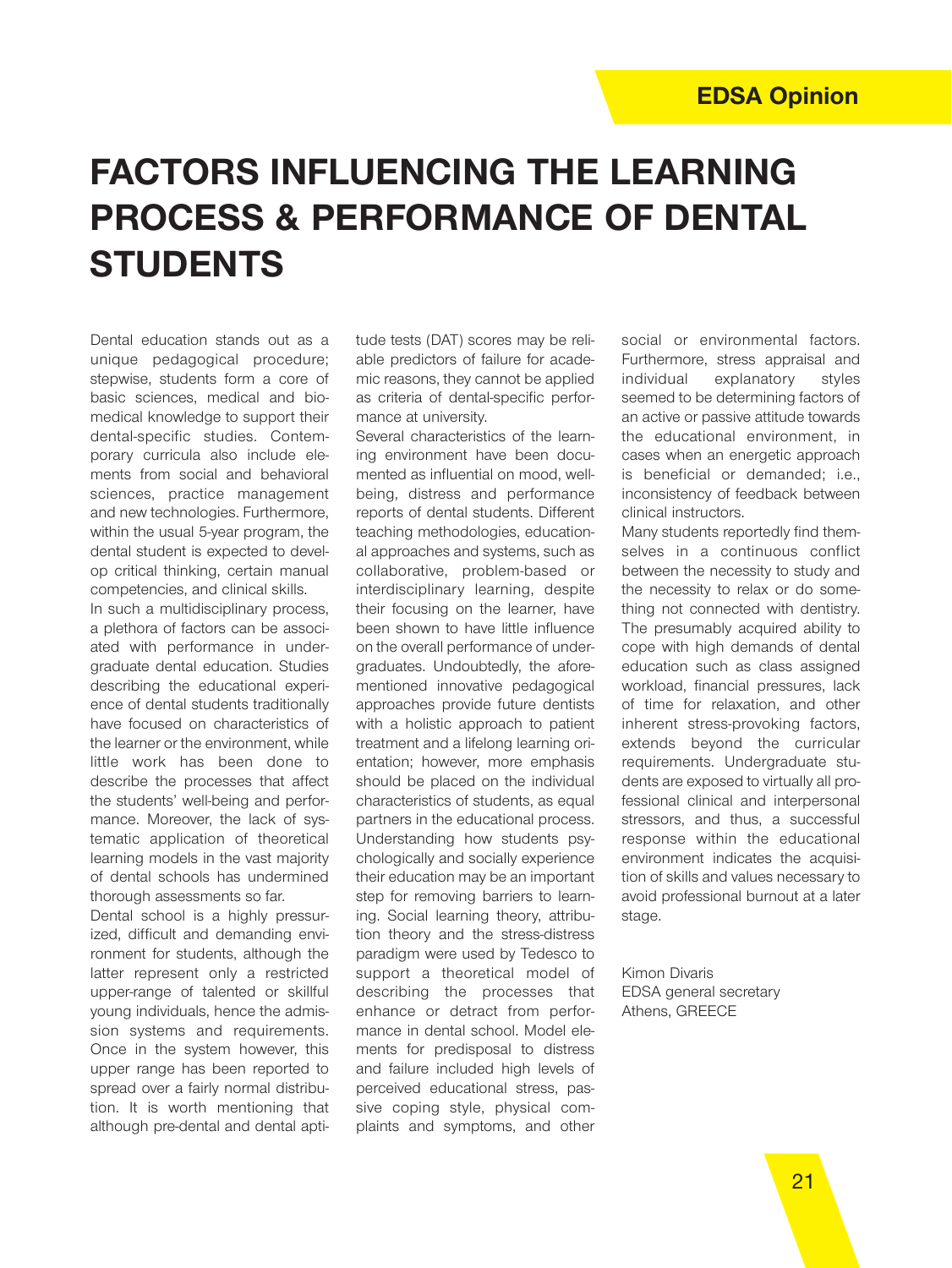# **THE CENTRAL AMERICAN EXPERIENCE**

Last summer, I spent two months in Central America with some of my friends from dental school. We were there both for a holiday and to undertake some voluntary dental work. I had managed to contact the director of a hospital in a town in Honduras who was very keen for us to come and work there for as long as we could.

We had no set itinerary before we left: only the arrival in Mexico City and the departure from San Jose in Costa Rica.

#### **MEXICO**

Our first impressions of Mexico City were not good. Everything looked dirty and run down, and the weather was a lot colder and wetter than we had expected to find in Central America, but as we started to explore the place a bit and met some very friendly local people, we started to enjoy it. We met a few friends from Ireland who had been travelling down through Mexico from Los Angeles and headed south with them to Oaxaca, a beautiful little town with great markets, and from there to Puerto Escondido, a village with several stunning beaches on the south coast. This was where we found our first taste of sunshine and, in true Irish form, stayed on the beach all day without sunscreen (when even the Mexicans were wearing T-shirts) until we were all bright red and unable to walk without pain.

### **GUATEMALA**

From Mexico, we crossed the border into Guatemala, and the first stop was Lake Atitlan and its surrounding villages. The scenery was breathtaking and all the villages



were full of the indigenous people in their very colourful attire. There was a great atmosphere and we could have stayed for much longer. The small city of Antigua was next and the slightly hazardous climb of volcano Pacaya. Climbing the last stretch of steep soft ash with gale force winds blowing around us is something I won't forget quickly. We could have stayed in Guatemala for a month, but the date we were expected at the hospital in Honduras was approaching.

### **HONDURAS**

Our first stop in Honduras was the stunning ruins of Copan and from there we headed to La Ceiba, where we found a white water rafting tour. This was set in the middle of the jungle, miles away from the nearest town. Although I lost my sandals and several paddles, we managed to escape death and had a fantastic time.

Next was Trujillo, where we had been expected. The hospital there was very small, with only one dental chair so they decided to make better use of us and we headed to a village about an hour away, armed with forceps and anaesthetic. Because of the lack of facilities, all we could carry out was extractions. The peo-

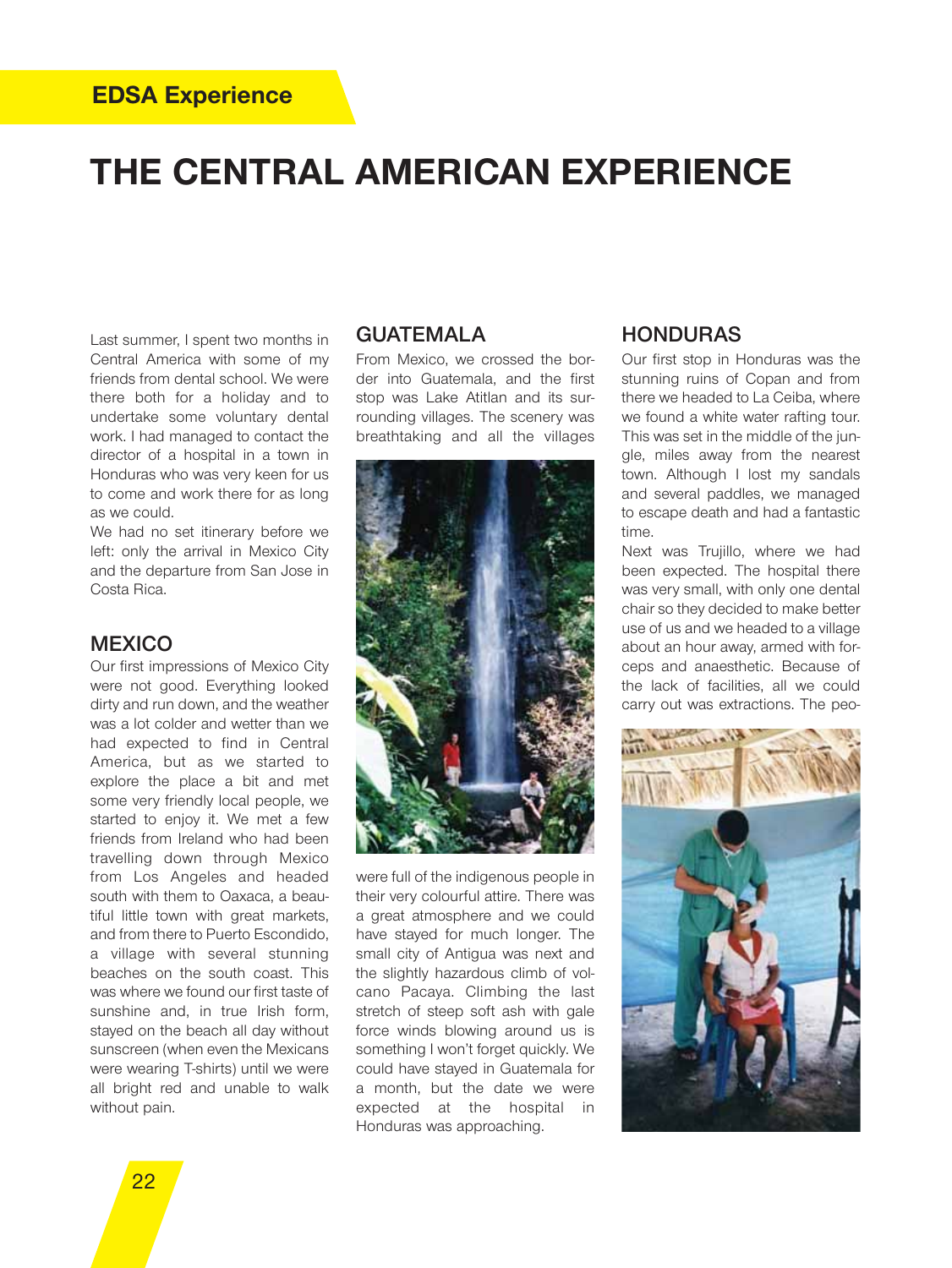ple there were incredibly friendly and welcoming, and very grateful to us. The children had no idea that sweet things were bad for their teeth, so with the help of our translator (a sister of Miss Honduras 2001!), we gave them advice on how to look after their teeth. The people we met from Trujillo were really good to us, finding us translators and very cheap accommodation in a beautiful old hotel and making sure we had everything we wanted. We grew attached to Trujillo and really didn't want to leave, but the following destination, the Bay Islands, helped relieve us.

We went to the island Utila for our scuba diving course. Utila was swarming with people and there were parties every night. I can't describe the sensation of swimming in the warm Caribbean water with thousands of tropical fish and coral all around. It has to be experienced. From there, we flew to Nicaragua, only staying briefly in Granada and on the unusual Ometepe island, made up of two volcanoes in the middle of Lake Nicaragua, and then headed south to Costa Rica.

### **COSTA RICA**

By the time we reached Costa Rica, we were beginning to feel a little tired of all the travelling, so we found Tamarindo and stayed there for the last week of the holiday. There was a beautiful beach with great restaurants and clubs all around and lots of activities, the most memorable of which was the canopy tour, where we zipped through the rainforest at high speeds with cables attached to our waists.

**EDSA Experience**

Finally we reached San Jose and, before we departed, made time for a bungee jump off a bridge and, once again, escaped death.

Overall, Central America was the trip of a lifetime and I would highly recommend it for either volunteer work or just for an amazing holiday experience. If anyone would like more information about volunteer work in Honduras or about any other aspect of Central America, feel free to contact me.

Mark Flynn EDSA president Dublin, IRELAND



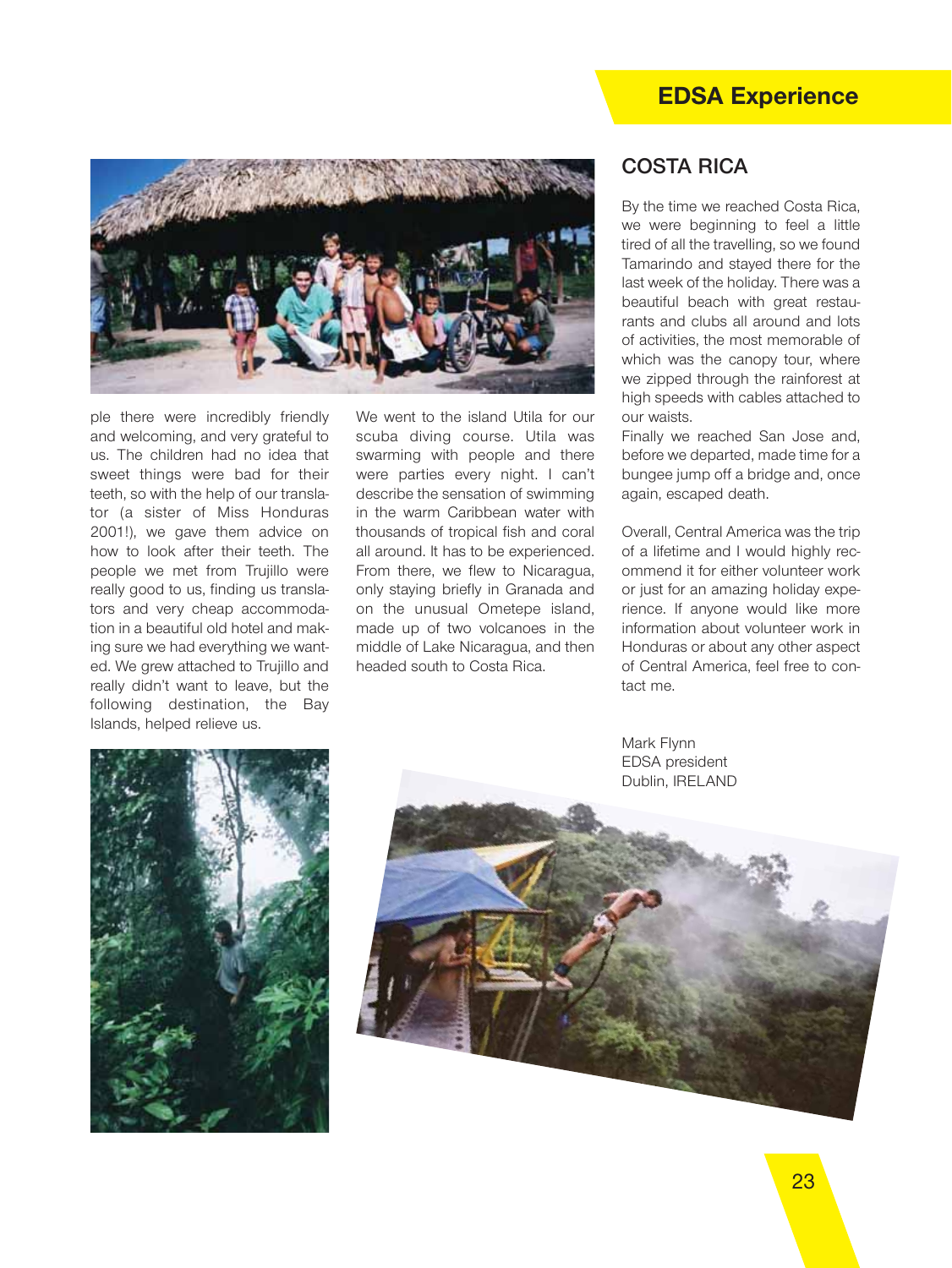### **EDSA Experience**

# **DENTISTRY IN THE CITY WITH A FRESH BREEZE**



Last year in Zagreb, the Second European Conference on Bone Morphogenetic Proteins was held under the organization of Prof. Dr. Sc. Slobodan Vukicevic, who is one of the leading scientists in that field. At the conference, there were a lot of famous and respected scientists

from Europe and around the world. Among them, PD Dr. Dr. Soren Jepsen and PD Dr. Dr. Hendrik Terheyden from the University of Kiel were present. It was my honor to meet with PD Dr. Dr. Jepsen, and I took the opportunity to ask him whether I could visit his University. Dr Jepsen accepted my wish with pleasure, which has, after a few emails, come true.

In August last year, I spent three weeks in Kiel. It is the capital of the northernmost federal state of Schleswig-Holstein in Germany, with a population of roughly 240,000. Kiel enjoys an international reputation as a university town and center for sailing.

During that three-week period, I observed procedures in the Department of Operative Dentistry and Periodontics and assisted at surgeries in the Department of Oral and Maxillofacial Surgery. I also had the opportunity to visit the science laboratory, where I actively participated in experimental research. For



me, one of the most interesting research projects was when BMPs (bone morphogenetic proteins) were applied on the bone defects of cranial bones in mini-pigs.

At the clinic, I met many kind and generous people, and I hope I will be lucky enough to visit them once again.

Of course, none of this could have happened if Professor Slobodan Vukicevic had not organized that conference. Therefore, I would like to take this opportunity to thank him as well.

Nikolina Trupeljak EDSA delegate Zagreb, CROATIA



*At the Department of Oral and Maxillofacial Surgery*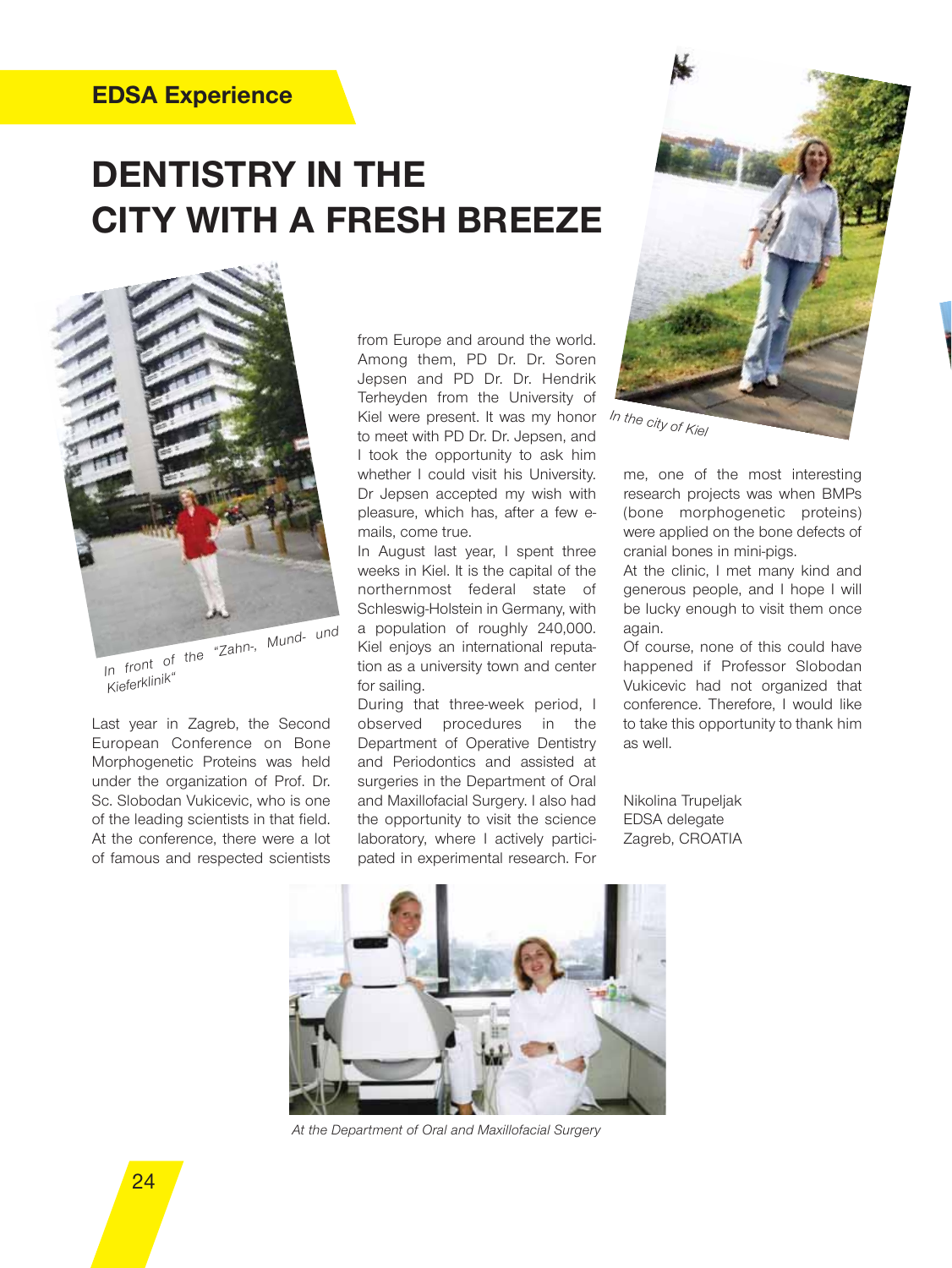# **A WEEK WITH THE VIKINGS!**



It all started one Saturday morning, in October 2002, as we reached the

*The Center for Oral Health Sciences of the University of Malmö*

coastline of Sweden on our way

to Malmö. The week that followed was an amazing experience that is impossible to describe in a few pages, neither is it possible to mention all the events that took place and the people that welcomed us. However, in the few lines that follow, I will briefly present some of our reflections on this short exchange. One of the first "sights" in Malmö Dental School is of course Problem Based Learning or just "PBL". PBL is not just a methodology, but a whole philosophy in learning, which was introduced in medical education in the late 60s. From the very beginning, students are organized in small groups, and lectures are replaced by group work and discussion. Every week, the group is provided with a clinical case, the "Problem", which is worked out through 7 steps: 1) analyze the facts, 2) identify the problems, 3) generate hypothesis, 4) systematic inventory of ideas, 5) identify learning needs, 6) obtain knowledge, 7) suggest solutions. During this time the students have to define what they need to know and actively search for the information they need. By creating and testing their own hypotheses, students reach their learning objectives by the end of the week. We felt that PBL is a very modern way of educating dentists, motivating students to be active, responsible for their own learning and better prepared to deal with problems.

The system for the students' selection in Malmö is another interesting point. Every year, sixty new students are admitted to the school. Fifty percent of them are chosen by the national selection on the basis of their grades. The rest are selected locally by the faculty after an interview and some tests. In this way, students who are very well suited to healthcare studies, but do have not the highest grades, can still have a chance to pursue their dream. Both students and faculty are very satisfied with the local intake system, and results from the first years will be published soon.

The Dental School in Malmö is very much oriented towards prevention. Much of the school's education and research is devoted to prevention of caries, periodontal disease and all kinds of oral pathology. For example, professor Douglas Bratthal has developed a computer-based system for risk assessment of caries called the "Cariogram". The Cariogram is based on two specific tests and a detailed history of the patient, and it is used in many parts of the world.

Clinical practice in Malmö is very well organized and starts early in the curriculum, as students contact patients already in the first year. In the last two years, students work in

the integrated clinic, where they treat all kinds of patients from the beginning till the end. We especially liked that in the integrated clinic, instead of running after the teacher, the students place a "ping-pong" ball with their number on a special board.

Professor Jan Rosenqvist introduced us to the Swedish Healthcare System, which looks very interesting. We were surprised to notice that a patient has to pay much more for an amalgam fill-

ing than a composite one. This is because the Swedish government does not support the use of amalgam re-

storations. At the De-



*At dinner with the Periodontology-Cariology dream-team.*

partment of Periodontology, Professor Gunilla Bratthal and Dr Henrik Jansson presented the research within the department. Then the "retired" EDSA grandfather, Nikos Mattheos, guided us through the world of Virtual Interactive Periodontology and offered us a CD-ROM in clinical periodontology by Professor R. Attstrom.

As you would guess, a big part of our visit was the contact with student life in Malmö. The student association is very active and very much involved in education and decision making in the school, as well as other areas such as sports,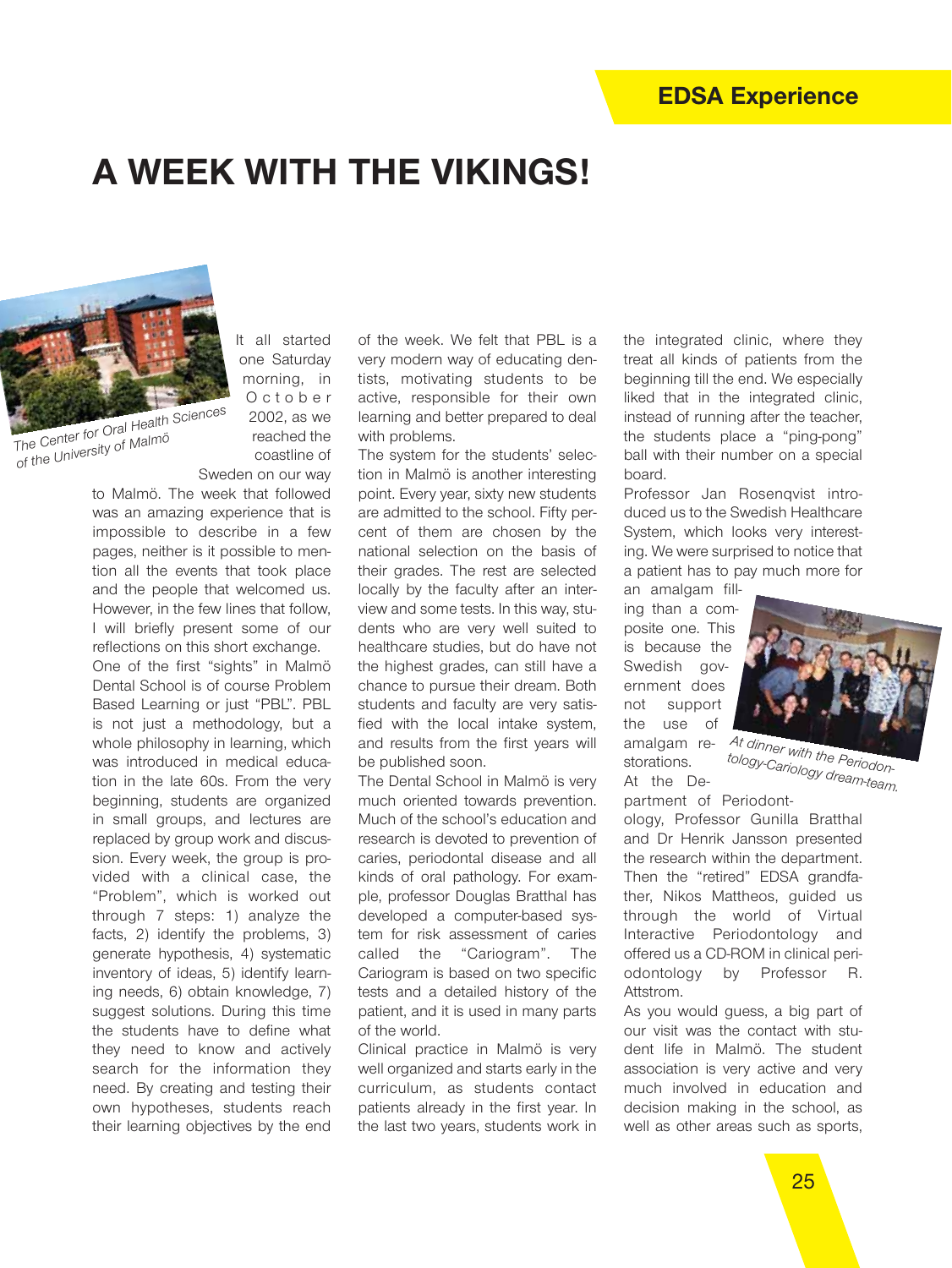### **EDSA Experience**



culture, international relations etc. We met the students at the clinics, during lunch and coffee breaks, as well as in their frequent parties within and outside the dental school. Our last day in Malmö happened to be a very special

*Prof Gunilla Bratthal and the whole Polish team.*

one, as it was the day of the

annual theater performance, the "spex", organized by the first year dental students. The play was followed by a big Swedish dinner, with traditional "schnapps" and singing and of course a big party till late!

Of course, our stay in Malmö was not just about dentistry, and our hosts prepared a very full program for us with many surprises: visits to all sorts of places, from the hospital to the Art Hall, parties, sightseeing in the city, meetings with many interesting people within and outside the dental world. Last but not least, our visit concluded with a wonderful dinner at the Bratthals, where periodontology met cariology and mixed with some wine, live music and lots of humor in a wonderful atmosphere!

Looking back, it is amazing to realize that all this happened in just one week, a week that left us with plenty of inspiration, new ideas and motivation. We are looking forward to the continuation with our friends in Malmö, and we are waiting for the opportunity to welcome them in Warsaw.

#### **Acknowledgments**

It would be impossible to mention here all the people we would like to thank. However, we feel especially grateful to Prof. Maria Wierzbicka, Professors Gunilla and Douglas Bratthal, Prof. Lars Matsson, Anders Stenlaas, Prof. Maria Nilner, Assoc. Prof. Cristina Lindh and Dr. Adam

Okon, for giving us the opportunity to experience all this. Also, many thanks to the "EDSA veteran", Dr. Nikos Mattheos, for all his help and hospitality.

Mariola Sztogryn 5<sup>th</sup> year dental student Warsaw, POLAND



## **EDSA Fun**

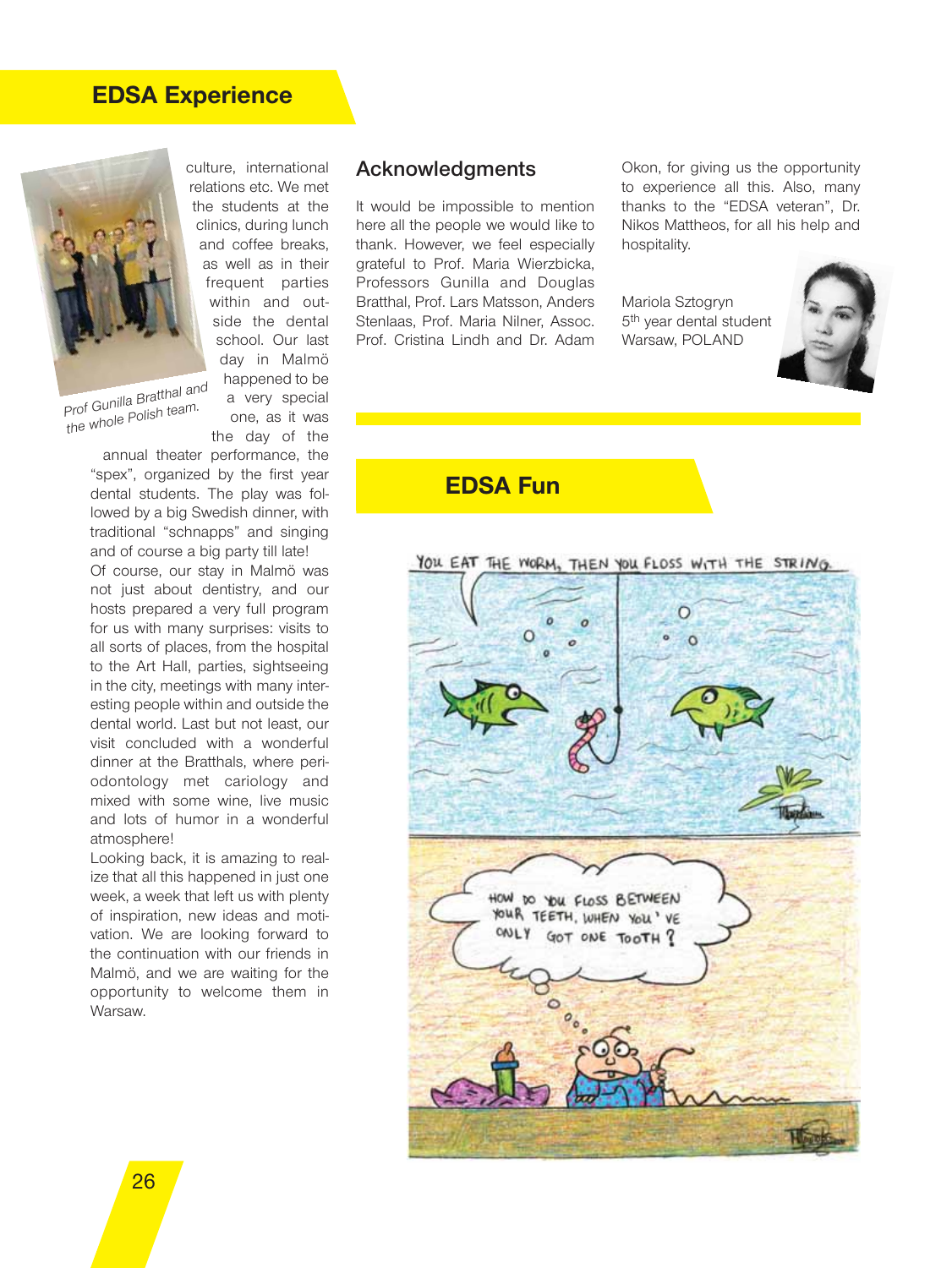### **Events in my Country**

# **DENTISTRY IN SPANISH…**

Last July, Santiago de Compostela was the host of the IX Congress of ANEO (Spanish Dental Students' Association).

For a whole week, people from all the corners of Spain gathered in order to attend an interesting scientific meeting, which included lectures given by eminent professors of our country. They discussed the future of dentistry, without leaving out the new discoveries of the dental world.

Although the scientific program is the center of a congress, we can't leave out the essential role of the social part. One of the most important objectives of our Congress was to get all the faculties in touch, as well as to encourage people from everywhere to enjoy the same things during this week.

I can't explain on a piece of paper all the emotions I feel when I think about that congress. It is ineffable! You must experience it in order to know what it means!

The next meeting will be held in Seville in July 2003. So if you want an unforgettable experience and discover the Spanish "fiesta" (of course, without forgetting dental research), we will be waiting for you



this summer, in one of the most beautiful cities in the world! Last but not least, I would like to thank the Organizing Committee (Paula López, Fernando Rey, Ana Mateos, Laura Somoza) for having worked so hard to carry out such a successful congress.

David Puente Arias EDSA delegate Santiago de Compostela, SPAIN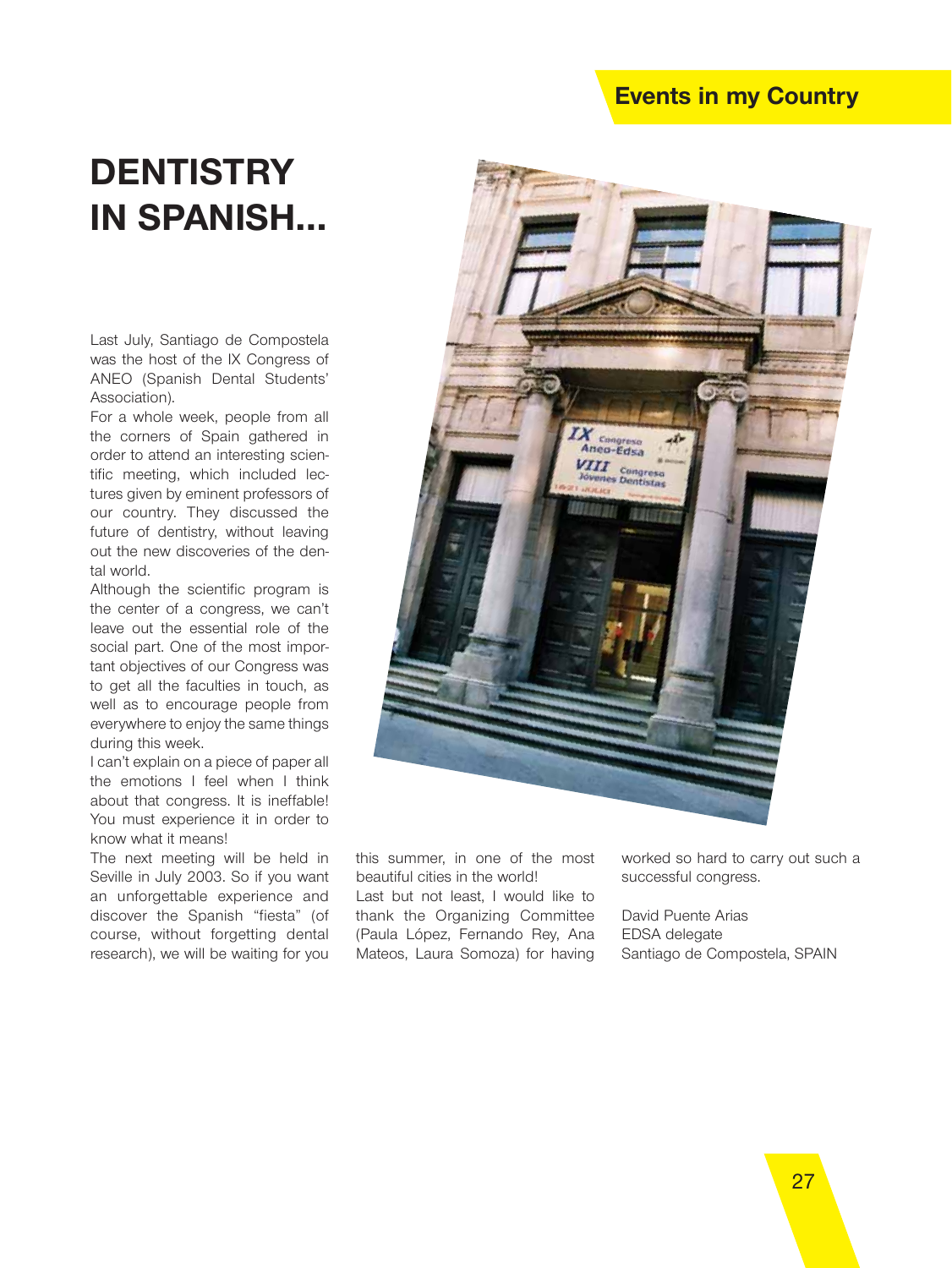### **EDSA Presentation**

# **DENTAL STUDIES IN NOVI SAD, SERBIA & MONTENEGRO**



Novi Sad is the capital city of the autonomous province of Vojvodina, Serbia and Montenegro. It is positioned in the north of Serbia, 100 km north of Belgrade. With 300,000

inhabitants, it is the largest city in Vojvodina, as well as the economical and cultural center of the region. The Danube river runs through the city and separates two towns, Petrovaradin and Sremska Kamenica, from the rest of the city. On the cliff over the river stands the Petrovaradin fortress, which was built in the 18th century and, luckily, has never been used. Now, it is a complex of parks, museums and art galleries as well as hotels, restaurants, cafeterias and clubs.

There is a small mountain (600 m high) called "Fruska gora", in the



south of the city. The lovely nature of the national park, the numerous monasteries, as well as the small towns and villages

make it a perfect place for spending your weekend.

Novi Sad is a city that never sleeps. It has a very rich social and cultural life during both work days and weekends. A couple of cinemas and theaters, as well as dozens of restaurants, cafeterias and clubs offer various types of entertainment.

Every year, at the beginning of July, the "Exit Noise Summer Fest" is held in Novi Sad. It is the biggest music festival in southeastern Europe. Some 200,000 to 300,000 people from all over the region and the rest of Europe, as well, visit it. It is located at the Petrovaradin fortress, whose huge complex allows different happenings to take place at the same time: theater and cinema, concerts, youth forums… This festival shows the energy of the region's youth.

The medical faculty at the University of Novi Sad was founded in 1960, and currently it has 3,000 students studying medicine and dentistry there. The dental studies are organized in a five-year program for 600 students. It has basic pre-clinical and clinical subjects in general medicine (O.R.L., dermatology, internal medicine, etc.) adjusted to the needs of the future dentist as a medical worker. The dental subjects are also organized as pre-clinical and clinical ones. Among the clinical subjects, there are: oral pathology (with periodontology and stomatology), tooth pathology (with endodontics and cariology), prosthetics (removable and fixed), oral surgery, pediatric dentistry and preventive dentistry.

Clinical work is done in the dental clinic, which has separate departments for each dental clinical subject. Unfortunately, because of the bad oral hygiene of our people, there



is no lack of patients, especially in cariology, endodontics and oral surgery (tooth extraction).

It should be emphasized that the dental studies in Novi Sad are based on a great deal of theoretical work, both in dental field and general medicine. The connection between systemic diseases and oral and tooth pathology is of special importance for us. This is derived from the fact that the human body is a complicated system and the oral cavity cannot be treated separately from the rest of the body. That's why we are medical doctors as well as dentists.

In the field of practice, we try to gain knowledge and skills required to work as a general practitioner (GP). We perform numerous caries and endodontic treatments, tooth extractions, plaque removal and other preventive treatments. On the other hand, in orthodontics, oral surgery, removable and fixed prosthetics, we learn basics.

After finishing the dental studies in Novi Sad, we have a solid basis upon which to work as a GP or to develop our knowledge in various specializations or post-graduate studies.

So, if you would like to have practice and fun during the summer, Novi Sad welcomes you!

Nebojsa Djuric EDSA delegate Medical Faculty of Novi Sad SERBIA & MONTENEGRO

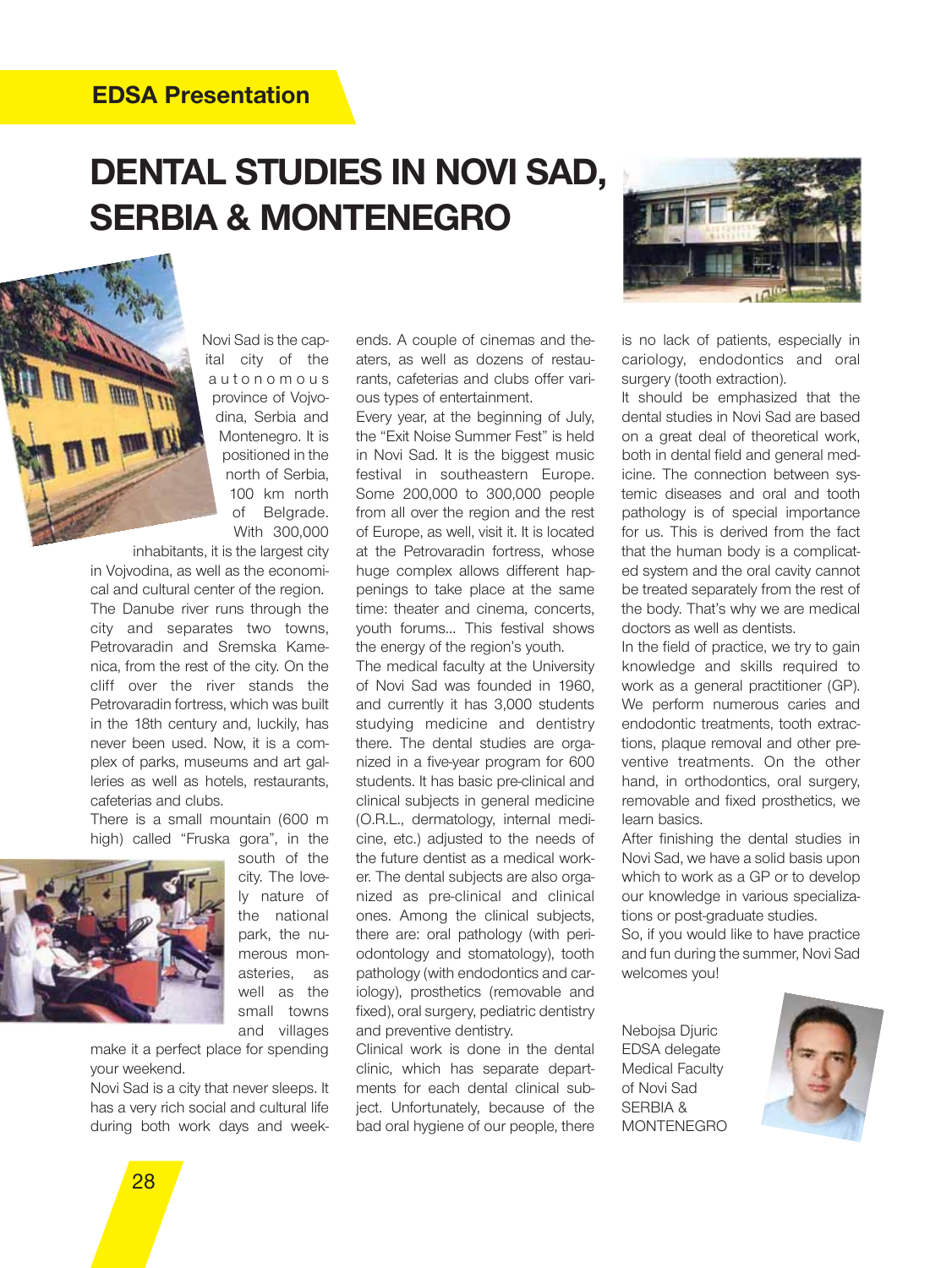# **HELLO FROM GEORGIA…!**

#### Dear friends,

I'm a 5<sup>th</sup> year student at the dental faculty of Tbilisi State Medical University, as well as the EDSA delegate.

Tbilisi State Medical University is the center of the Georgian Medical Sciences. At present, the University includes 9 faculties, a college, 63 departments, the Scientific Research Institute, 2 clinics, and 3 outpatient stomatological clinics. The students total 4400, and 200 of them are from other countries. There are postgraduate courses for dental students in prosthodontics, endodontics, conservative dentistry, oral surgery, periodontology and pediatric dentistry. The studying system is oriented towards the European one and last year the TSMU adopted the "European Credit-Transfer System" (ECTS). More particularly, the students take part in the process of studying reforms. Furthermore, while our faculty was adopting ECTS, we organized a conference and thoroughly deliberated over that method of learning. We also made our reports about the system available, in order to discuss them with our professors. Nowadays, the system is being successfully used.

The TSMU students are often the initiators and founders of various projects and activities, such as the Georgian medical and dental students' scientific congresses, the Georgian Medical Students' Association and others. The students' last annual national scientific congress was held in May 2003 at TSMU. The



We often organize cultural activities, such as excursions to Georgian resorts or historical places. We have our chorus, the Club of the Cheerful and the Resourceful (CCR), the alpinism club and some permanent activities in various areas. You never have enough time to participate in all these activities, so you can choose one of them and then change your choice if you want. ECTS of TSMU takes all these activities into account and defines the credits that will be given for them.

It is important to mention that the TSMU students also established the Georgian Stomatological Students' Association (GSSA) in January 2002. There are 400 members in our association. The main direction of the association is the realization of dental students' intellectual, cultural and professional potentials. The GSSA organize all the aforementioned activities for dental students, and the achievement of the goals is facilitated through the cooperation with EDSA. The new EDSA projects have been announced on our website as well as in our students' magazine. The

GSSA is interested in collaboration with foreign students' organizations and that's why we contacted EDSA.

In September 2002, I participated in the EDSA General Assembly (GA) of the 30th meeting in Slovenia. The organization was of high level, thanks to our Slovenian colleagues. The GSSA expectations about EDSA were justified. EDSA is a serious organization and we are ready to cooperate in all the EDSA projects. Among all, we are especially interested in the EDSA students' exchange project (EVP) that is being planned.

The EDSA meetings are the most effective and entertaining way of learning more about dentistry in the world. You are also given the chance to relax with your foreign friends in a country you had never visited before. Indeed, such cooperation is the best opportunity to learn the world through your profession – dentistry.

Irakli Dzigua GSSA President EDSA delegate Tbilisi, GEORGIA